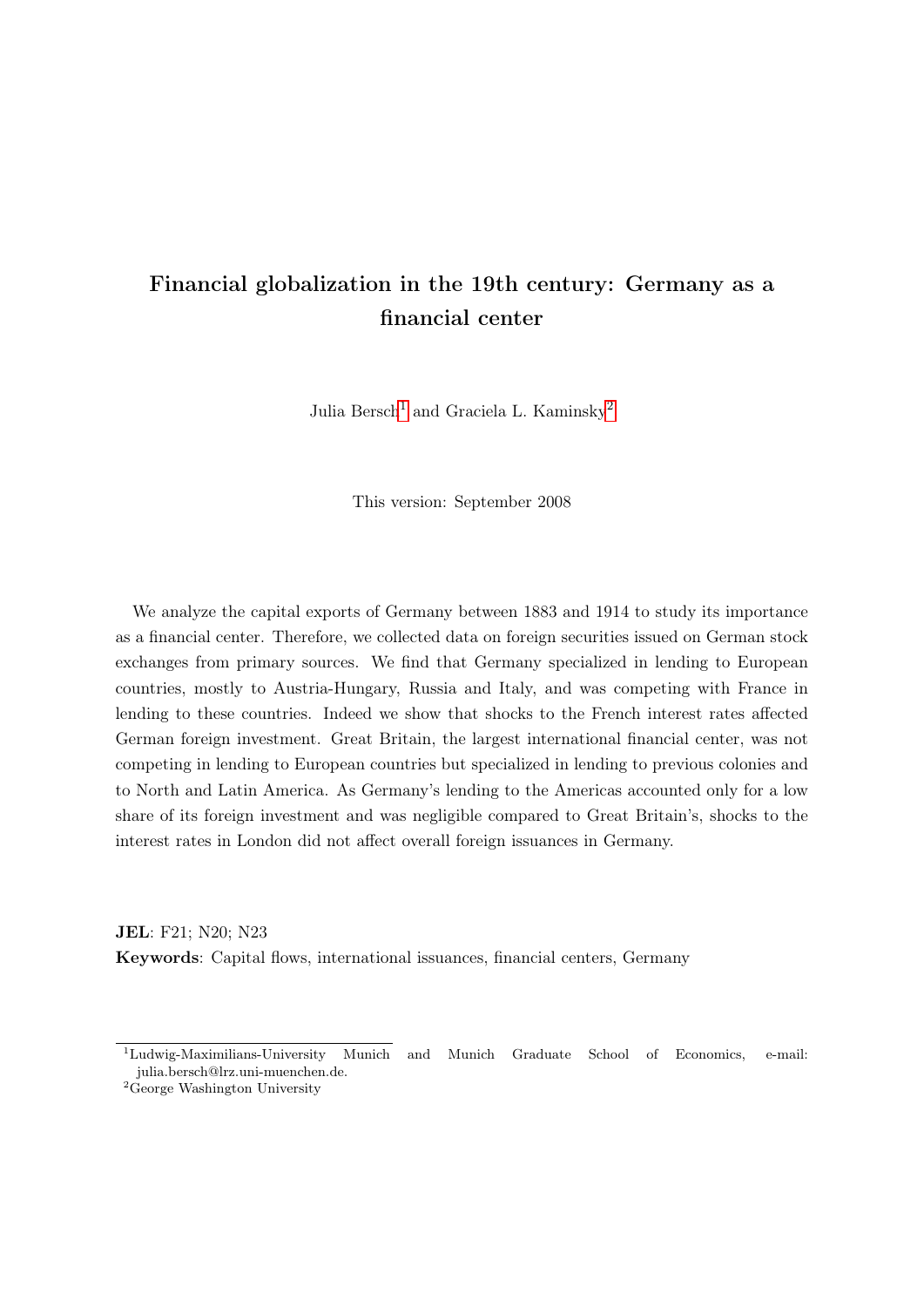# 1 Introduction

Financial globalization is not a new phenomenon of the late 20th century. An important era of financial globalization and integration took already place in the 19th century. In the 19th century, Europe was the world's banker, lending capital to countries around the world (Feis, 1930). The main capital exporter was Great Britain, followed by France and Germany, and their capital cities were the main financial centers intermediating credit through their stock exchanges and bankers. London emerged as an important financial center following the Napoleonic Wars and became the undisputed international financial center in the 1870s. Another important financial center in the 19th century was Paris, second only to London, and contributed significantly to the financing of foreign governments and railroads since the 1820s.<sup>[3](#page-1-0)</sup> At the beginning of the 19th century, Frankfurt was the financial center of Germany and also of importance on an international level. Following the political and economic restructurings in Germany during the mid 1860s, Berlin developed as Germany's financial center.<sup>[4](#page-1-1)</sup> In the early 20th century, New York emerged as another important financial center challenging London's primacy (Burk, 1992).

The capital exports of a country are one way to quantify its importance as an international financial center. However, the collection of data on historical capital flows are a challenging and time-consuming task. For Great Britain, Stone (1999) compiled an extensive data set building on previous work. The characteristics of British capital flows have been studied extensively but surely not conclusively. The characteristics of France and Germany as smaller capital exporters have been investigated to a lesser degree and to our knowledge no extensive data sets are available. However, figure [1](#page-23-0) provides a glance at the relative importance of the three financial centers in terms of capital exports.

Germany established as an important financial center after the Deutsche Reich was founded in 1871 following the German-French war. The territory then defined persisted until 1914. In addition to the political unification of Germany, most areas of economic life were harmonized afterwards. In 1873 the gold standard was introduced and in 1875 a central bank, the Reichsbank, was created. The era from 1870 until 1914 was characterized by a great expansion of economic activity in nearly all sectors, a further shift from an agricultural to an industrial economy and a concentration of powers, enterprises, and capital. The rapid economic expansion was primarily the consequence but also the cause of a fast growing population and with the transition to an industrial economy urbanization rates increased. While Germany experienced net migration outflows until the mid 1890s, it turned into inflows until 1908. During most of the years, Germany had a negative balance in the trade of goods but a positive current account balance. The main imports were raw materials, intermediate goods, and food while exports were dominated

<span id="page-1-0"></span><sup>3</sup>Detailed descriptions of the developments of London and Paris as financial centers are provided, e.g., in Cassis and Bussière (2005).

<span id="page-1-1"></span><sup>4</sup>Kindleberger (1974) describes the characteristics of financial centers and the development processes leading to the formation of national and international financial centers.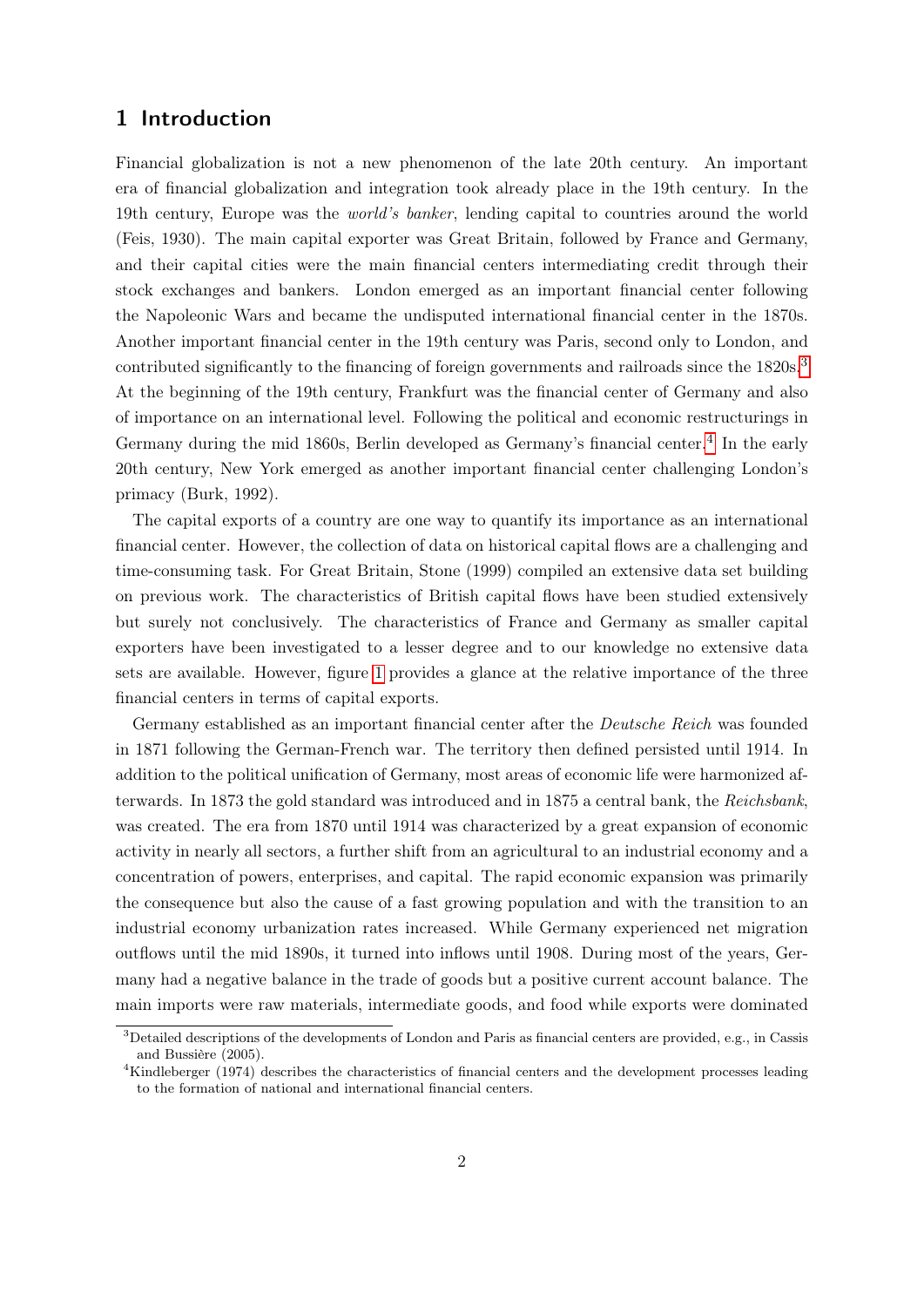by industrial products, especially chemicals and textiles. National income and savings were steadily growing and made Germany a net creditor. (Hoffmann, 1965; Riesser, 1912)

Before World War I, Germany was an important capital exporter; however, the amount of foreign securities issued in the German capital markets did not growth but varied significantly over time. Between 1883 and 1913, Germany invested roughly 680 million British pounds in foreign securities (630 million capital called) corresponding to an average of 22 million pounds per year.[5](#page-2-0) The capital was predominantly invested into European countries but also other regions obtained considerable amounts of capital. In the first half of the 19th century, private banks were the main financial intermediaries for foreign securities, but they were increasingly displaced by the joint-stock banks.

The goal of the present study is to analyze the role of Germany as a financial center by characterizing aggregate issuances and in particular foreign issuances in German stock exchanges. The floatation of domestic securities clearly dominated aggregate issuances, quantitatively and qualitatively, and was closely linked to German economic activity. Foreign issuances were less clearly related to German economic growth than to external conditions. The large majority of foreign securities were bonds and the main issuers were governments and railroad companies. The main beneficiaries of the foreign investment were Germany's neighboring countries. Furthermore, more developed and less distant countries were more likely to additionally float equity in Germany. Thus, informational frictions and the pecking order relevant for trade in financial assets in the late 20th century seem to have been important already in the late 19th century. As most of the large international bonds were issued simultaneously in the main financial centers, the conditions in German capital markets relative to Great Britain and France were likely important determinants of foreign issuances in Germany. Therefore, we provide insights into the degree of financial integration between the three main financial centers. We find that shocks affecting the interest rate differential between Germany and France had a significant impact on foreign issuances in Germany. Furthermore, the low interest rate differentials between the three financial centers suggest a high degree of financial integration.

Previous work on German capital exports focuses mainly on the seeming contradiction between the capital exports and the apparent capital shortage in German capital markets. This discussion embraces also the determinants of German capital flows, in particular, whether political or economic considerations were the main drivers of foreign investment in the 19th century, see, e.g., Lenz (1922), Feis (1930), and Esteves (2008). Several studies have significantly contributed to the literature by qualifying and quantifying the nature of German capital exports further, e.g., Pohl (1977), Schaefer (1993), and Esteves (2008). However, these studies focus either on the determinants of German capital exports from the perspective of the issuing countries and, thereby, on the pull effects on capital flows, e.g., Esteves (2008), or on the conditions in the German capital markets as determinants for the investment in foreign securities, e.g.,

<span id="page-2-0"></span> $5$ The amounts originally reported in mark are converted at the exchange rate of 20.4 marks per British pound.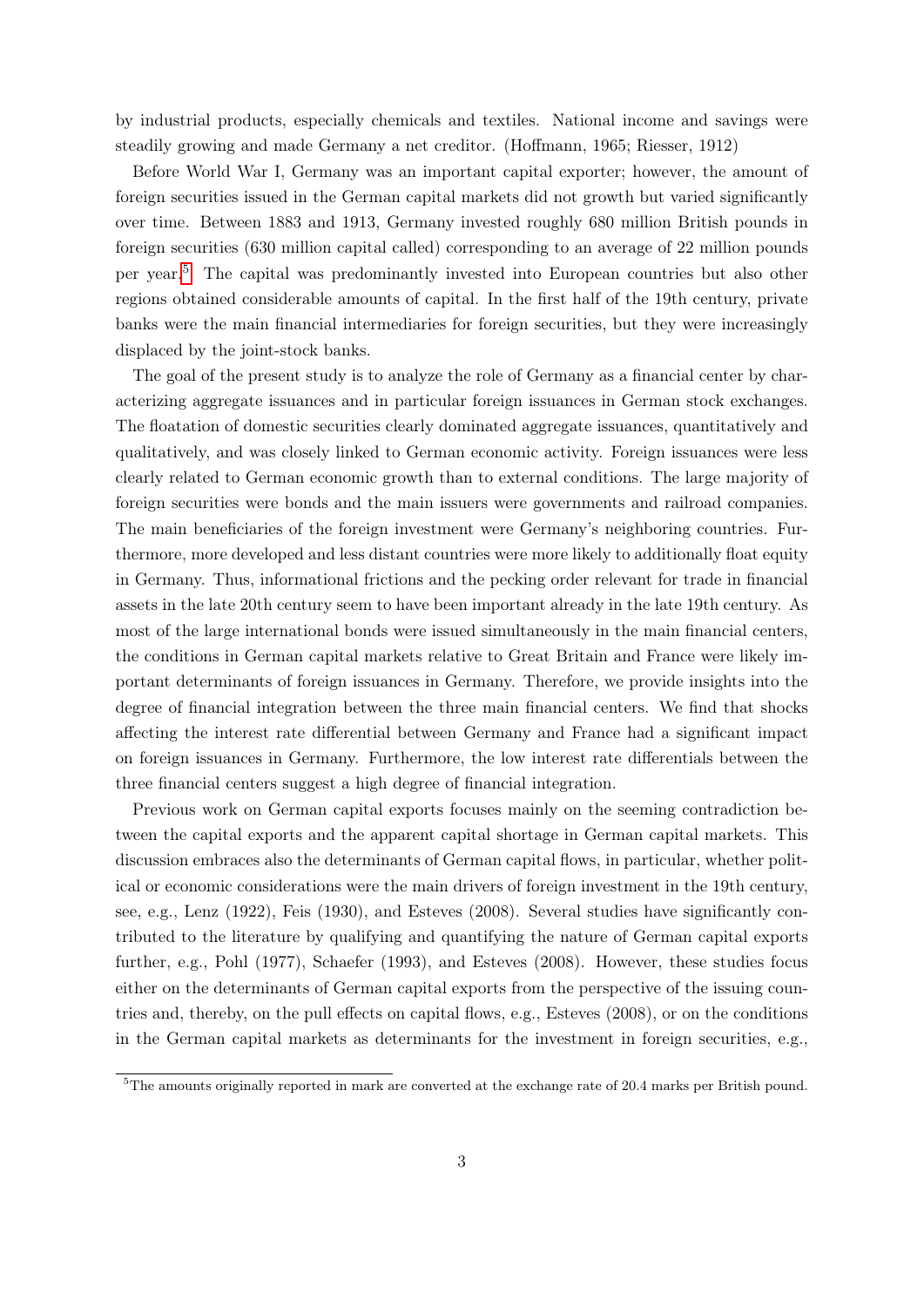Tilly (1992). We add another aspect to the analysis and study the characteristics of Germany as a financial center.

The remainder of this study is organized as follows. Section [2](#page-3-0) describes the development of German capital markets, the main players involved in foreign issuances, stock exchange regulations, and the process of issuance. Section [3](#page-9-0) presents our data sources and characterizes both aggregate domestic and foreign securities issued in Germany; then, it analyzes the structure of German capital exports through the individual foreign securities sold in Germany. The role of external shocks on foreign issuances in Germany and the role of Germany as a financial center are studied in section [4.](#page-15-0) Section [5](#page-19-0) concludes and provides an outlook to future research.

# <span id="page-3-0"></span>2 Capital markets, main players, and regulations in stock exchanges

Germany was the third most important capital exporter during the 19th century lending to countries around the world. At the beginning, when government credit was the primary application, capital was mainly intermediated by the private banks. Starting in the 1830s, the financing of the railroad construction and of the advancing industries exceeded the funding capacity of the private banks and, therefore, financial intermediation shifted towards the stock exchanges and to the newly created joint-stock banks. Until the 1860s, Frankfurt was the financial center of Germany but lost its status to Berlin following the political and economic reorganization of Germany.[6](#page-3-1) Next, the developments of the German stock exchanges and the main intermediaries of foreign credit are examined. Afterwards, the regulation of the stock exchanges and the process of issuance are described.

### 2.1 Development of the German stock exchanges

The onset of modern trading at the stock exchange in Frankfurt a.M. is placed around the turn of the 19th century. The rise of Frankfurt a.M. as a financial center was paralleled by the decline of Amsterdam which was the most important market for government bonds until the end of the 18th century. From the beginning, Frankfurt was an important financial center on an international level and intermediated credits to foreign governments. At that time, the banking house Gebr. Bethmann was one of the most important private banking houses and intermediated the majority of German government credit and made bond financing an important area of business from the middle of the 18th century onwards. Frankfurt's importance as financial center rested also on the presence of the M.A. Rothschild & Söhne whose German headquarters were located in Frankfurt. The Rothschilds increasingly displaced the Gebr. Bethmann and dominated the intermediation of international credits. The Frankfurt stock exchange was the

<span id="page-3-1"></span> ${}^{6}$ Kindleberger (1974) describes the transition from Frankfurt as the financial center to Berlin and back to Frankfurt after World War II.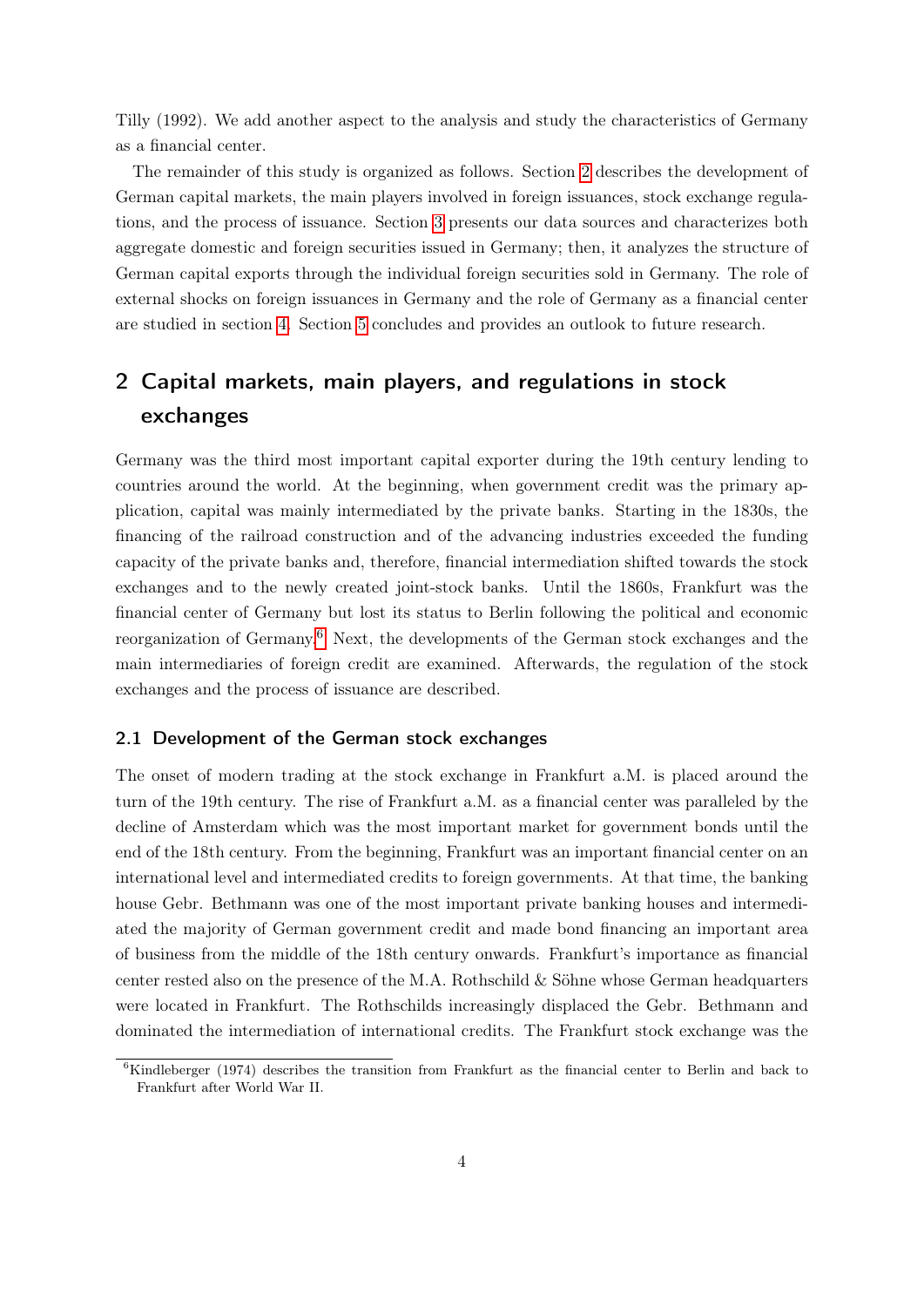most important one in Germany until the 1860s when Germany was politically reorganized and Berlin became the capital of the newly founded Deutsche Reich. As a consequence, the Frankfurt stock exchange lost importance relative to Berlin although in absolute terms it was still growing.<sup>[7](#page-4-0)</sup>

The foundation of the stock exchange in Berlin was based on a decree from 1796 and it had its first formal regulation in 1825. The railroad construction period in the middle of the 19th century and the induced trading in railroad equity are considered the cornerstone for Berlin's importance as a financial center.<sup>[8](#page-4-1)</sup> Frankfurt was mainly a stock exchange for bonds, in particular government bonds, and the private bankers in Frankfurt refused to introduce equity for a long time. In contrast, the Berlin stock exchange was open to equity and introduced numerous railroad shares. This contributed to a substantial shift in financial intermediation from Frankfurt to Berlin and, thereby, to the relocation of the financial center. The stock exchange in Hamburg was the third in importance in Germany after Berlin and Frankfurt. When Amsterdam lost its position as premier financial center, Hamburg was a major beneficiary of the reallocation of foreign trade and, thus, of trade financing. At the onset of World War I, Hamburg had achieved a comparable position as Frankfurt as financial center (Gömmel, 1992).

In addition to their specialization in market segments, the lending of the three main German stock exchanges was regionally specialized as illustrated in table [1.](#page-24-0) According to the tax statistics reported by the Börsen-Enquete-Kommission (1893), the majority of foreign securities, 81 per cent, was taxed at the stock exchange in Berlin. Although the location where the taxes were paid did not necessarily coincide with the place of issuance, it gives an idea of the relative importance of the three stock exchanges. The countries outside Europe drew nearly exclusively on the Berlin stock exchange while North & Central Europe relied mostly on the Hamburg stock exchange. The Frankfurt stock exchange was an important alternative to Berlin for South and East European borrowers. The stock exchanges were important market places for investors and intermediating banks. However, international loans and investments were also made outside the stock exchanges, mainly by the banks.

### 2.2 Main players

The investment in international securities and the intermediation of international loans were made both by the private banks and the joint-stock banks. However, while the financial intermediation was dominated by the private banks until the middle of the 19th century, the increase in loan volumes to finance the construction of railroads and the heavy industry led to the formation of joint-stock banks. Following the concentration process in the banking sector

<span id="page-4-0"></span><sup>7</sup>Wormser (1919) describes the developments of the stock exchange in Frankfurt in detail.

<span id="page-4-1"></span><sup>8</sup>The development of the Berlin stock exchange is analyzed at length by Spangenthal (1903) and Gebhard (1928).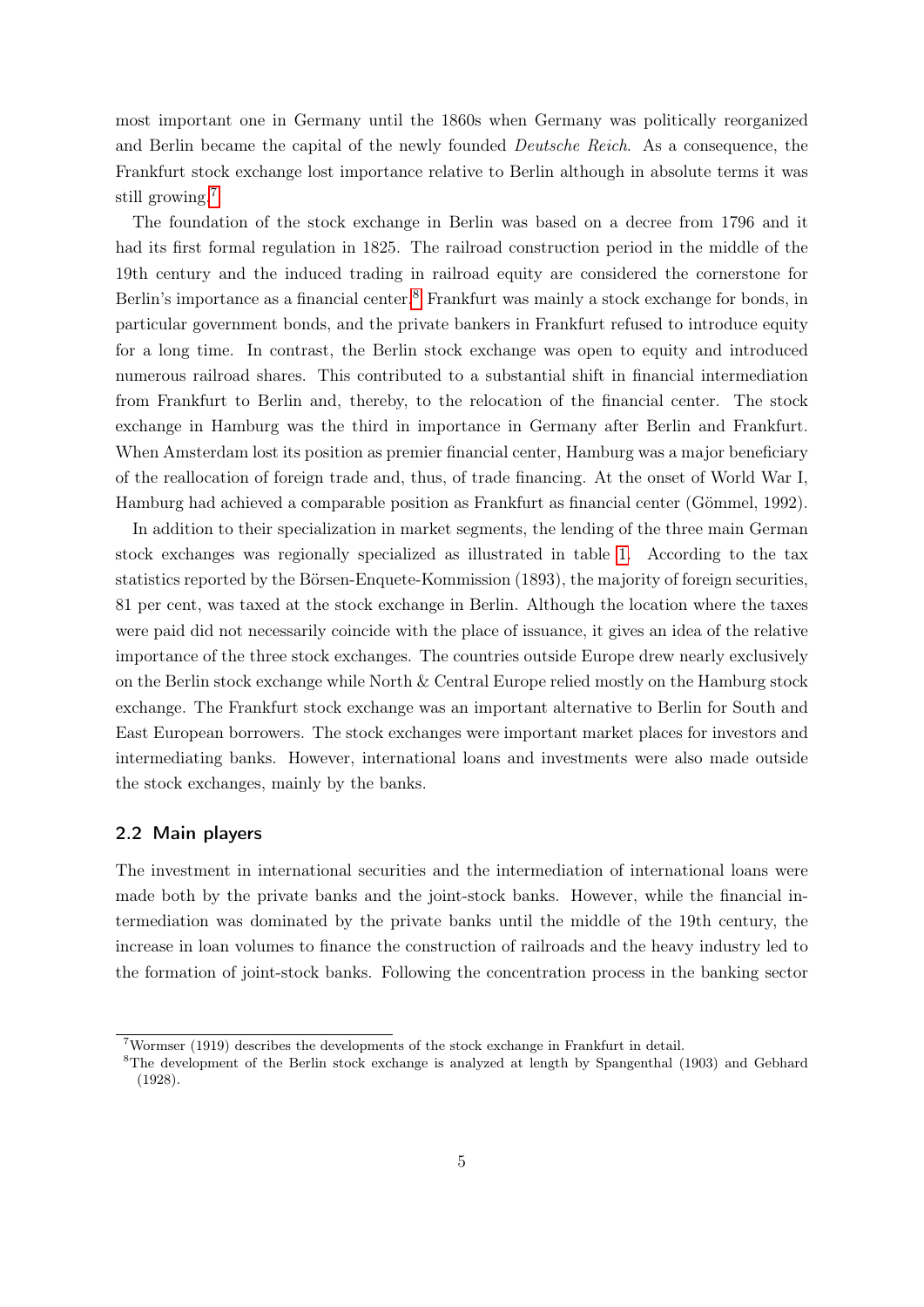in the late 19th century, the so-called Great Banks dominated the financial intermediation.[9](#page-5-0) The universal banks, pursuing all kinds of banking activities, were characteristic of the German banking system in contrast to the specialized British banks. The German banks engaged in the underwriting, formation, and reorganization of companies while they refrained from creating pure deposit banks. During all times, they were also involved in the intermediation and underwriting of foreign securities. (Riesser, 1912)

Until the middle of the 19th century, foreign loans in Germany were mainly intermediated by the private banks who lent their own capital. However, as the demand for financing increased beyond what banks could handle by themselves, the banking house Bethmann, founded 1748 in Frankfurt, and other private banks created the Partialobligation and, thereby, started the intermediation of securities. Through the *Partialobligation* the banks acquired external funds while explicitly acknowledging the actual borrower and, thus, excluding any liability.<sup>[10](#page-5-1)</sup> The trading of these securities was then a next step. In Frankfurt, the Bethmanns and the banking house B. Metzler seel. Sohn & Co. (founded 1674) were the main bankers around 1800. Later on, the Rothschilds became the main private bankers in Frankfurt were Meyer Amschel Rothschild founded M. A. Rothschild & Söhne with his sons in 1810. The presence of the Rothschild brothers in all important financial centers was pivotal for their outstanding international financial role since private contacts and relations as well as local knowledge were crucial in overcoming information asymmetries.<sup>[11](#page-5-2)</sup> Other important private banks in Frankfurt were Jacob S. H. Stern (1805), Lazard Speyer-Ellissen (1846), and Erlanger & Söhne (1859). Frankfurt was the most important banking center until around 1860, followed by Cologne. The most important private banks in Cologne were Sal. Oppenheim & Cie.  $(1789)^{12}$  $(1789)^{12}$  $(1789)^{12}$  and A. Schaaffhausen (1790). Until the financing of the railroad construction and the heavy industry started in the 1830s, the main banking business was government loans. With the railroad construction, Berlin gained importance and with it the main private banks Gebr. Schickler (1796), S. Bleichröder (1803), Mendelssohn  $\&$  Co. (1805), and R. Warschauer  $\&$  Co. (1849). Hamburg played a special role in foreign trade financing and the most important private banks were L. Behrens & Söhne (1780) and M. M. Warburg & Co. (1798). (Wormser, 1919; Gebhard, 1928; Born, 1977)

As the financial needs and transaction volumes of both industries and issuance business

<span id="page-5-0"></span><sup>&</sup>lt;sup>9</sup>Riesser (1912) provides a detailed account of the German banking system, its activities, and the concentration process.

<span id="page-5-1"></span> $10$ With the *Partialobligation*, the private banks created a new financial instrument to acquire external funds which could then be lend. The novelty was that the banking house borrowed funds from numerous private persons, bundled them, and lent the amount as one loan. The bankers wrote partial certificates of debt to the lenders but were not anymore liable in case of bankruptcy of the borrower. It thereby represented a new form of financial intermediation between small investors and big borrowers without the private bankers being personally liable. (Wormser, 1919)

<span id="page-5-2"></span><sup>&</sup>lt;sup>11</sup>The Rothschild office in London was established in 1804 and in Paris in 1812/15. The agencies in Vienna and Naples, established in 1816 and 1820, respectively, were branches of the Rothschild office in Frankfurt until 1844, when they become independent offices. Born (1977) discusses the role of personal networks in overcoming information asymmetries further.

<span id="page-5-3"></span><sup>&</sup>lt;sup>12</sup>Salomon Oppenheim was founded 1789 in Bonn and relocated to Cologne in 1801. (Born, 1977)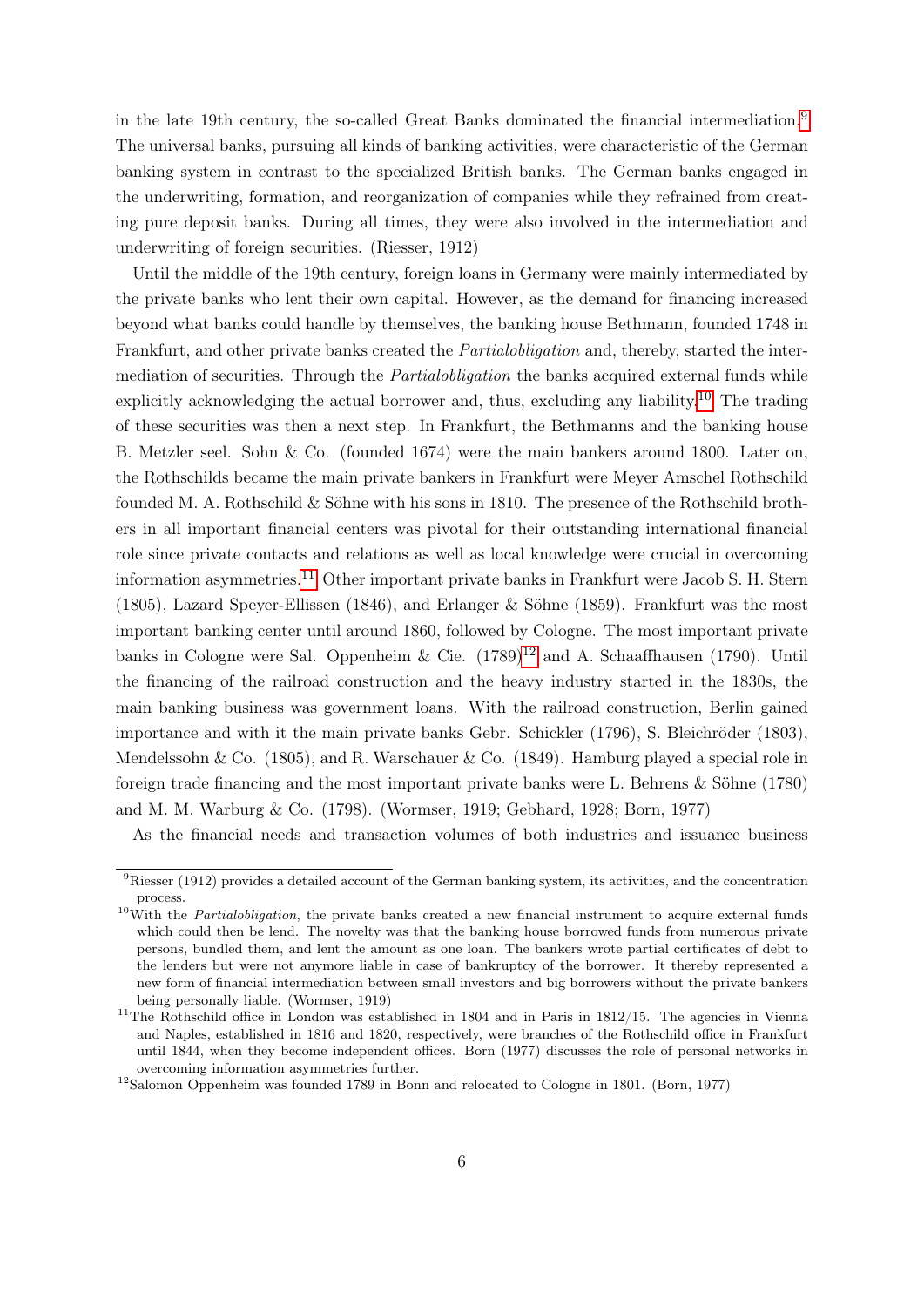increased further, it became more and more difficult for private banks to manage these by themselves even with external funds. Especially the financing of the railroad construction posed a big challenge to private bankers. As a consequence, private banks cooperated both informally through syndicates and formally through the foundation of new banks. As a matter of fact, most joint-stock banks were created by private bankers or were the result of reorganizing an existing private bank. In the first foundation wave between 1848 and 1870, four of the Great Banks were established. The A. Schaaffhausen'scher Bankverein was founded 1848 in Cologne through the reconstruction of the bank house A. Schaaffhausen. In 1851 the *Disconto-*Gesellschaft was founded in Berlin and became an actual joint-stock bank in 1856 through a change in legal status. Also the Bank für Handel und Industrie, founded 1853 in Darmstadt by the private bankers Gustav Mevissen and Abraham Oppenheim, was a major player in the intermediation of international loans. Due to its location in Darmstadt, the bank is generally known as Darmstädter Bank. (Riesser, 1912) The Berliner Handelsgesellschaft was founded in 1856 under the participation of Mendelssohn & Co., S. Bleichröder, Robert Warschauer & Co., and Gebr. Schickler. In the second wave of joint-stock bank foundations starting in 1870, the Deutsche Bank and Dresdner Bank were established. In 1870 Gebr. Schickler, A. Schaaffhausen'scher Bankverein, Gebr. Sulzbach, and others founded the Deutsche Bank in Berlin. The Dresdner Bank was built in 1872 on the basis of the private bank house Michael Kaskel in Dresden in cooperation with the Berliner Handelsgesellschaft and relocated to Berlin in 1881. (Gebhard, 1928) From the late 19th century onwards, a strong concentration process took place in the banking sector and until the beginning of the 20th century, most private banks were taken over by the Great Banks. For example, the business of the Rothschilds in Frankfurt was taken over by the Disconto-Gesellschaft in 1901 and the Frankfurt bank house Erlanger & Söhne by the Dresdner Bank in 1904. (Born, 1977)

While most private banks in Germany had their origins in the trade and shipping business or were the private financiers of German sovereigns, in the last quarter of the 19th century the German joint-stock banks emerged as universal banks, involved in all types of banking activities. They engaged in the financing of industries, trade, and governments through underwriting, foundation, and reorganization activities and through the foundation of appropriate institutions, both domestically and internationally. The Great Banks improved and extended their international business first by creating affiliates abroad, later by founding new banks overseas and delegated part of the international issuance business.[13](#page-6-0) However, the private banks and the Great Banks continued to carry out the biggest international transactions by themselves. The underwriting and issuance of foreign securities was in general directed by syndicates, mostly international ones, formed for a limited number of transactions or even individual deals. Only very few syndicates or banking groups dominated the business with a specific country over prolonged time periods. (Born, 1977) When syndicates issued securities, the underwrit-

<span id="page-6-0"></span><sup>&</sup>lt;sup>13</sup>Otto (1910) and Steinmetz (1913) elaborate on the activities of the Great Banks overseas including their foundation activities.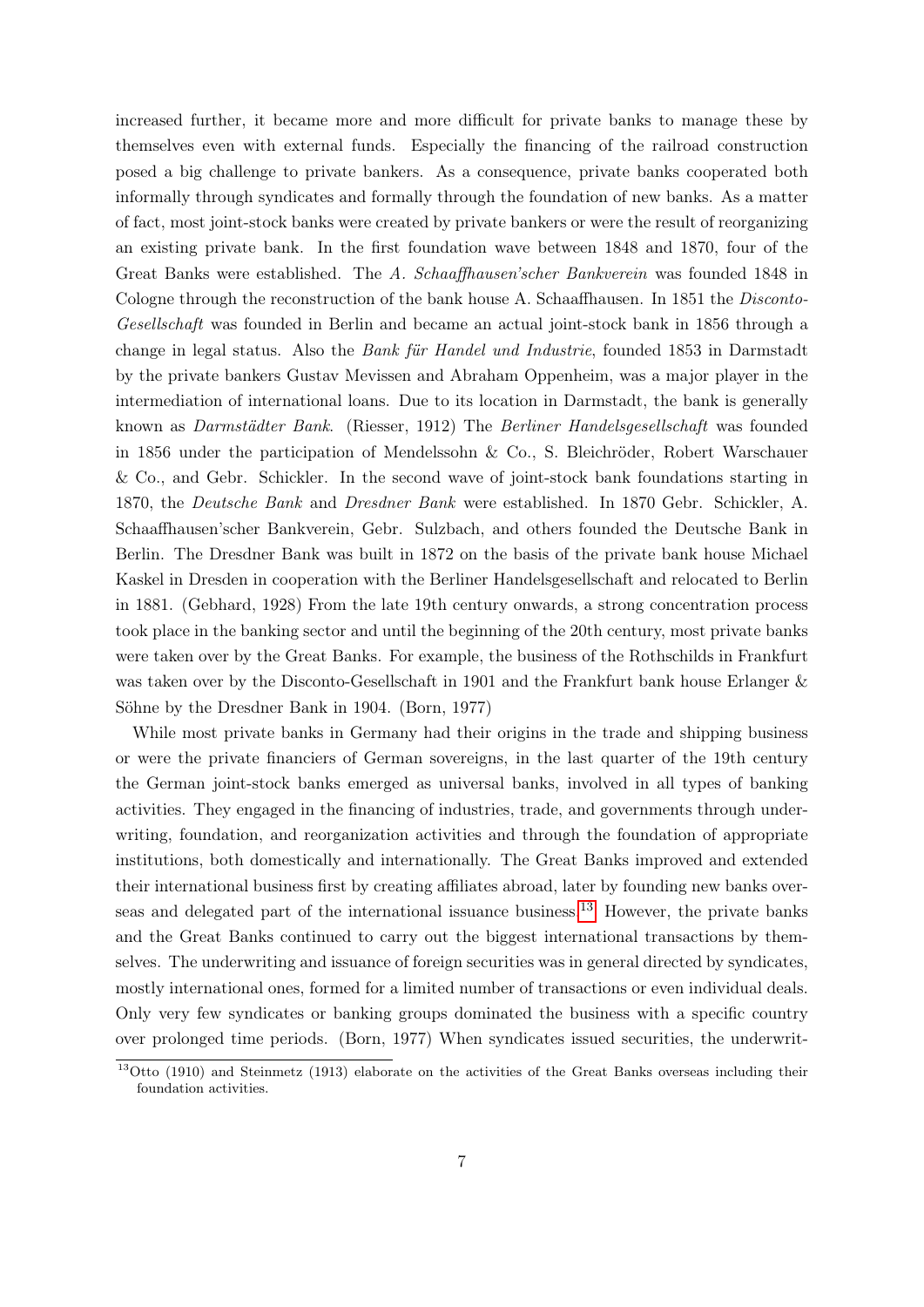ing syndicate was often different from the introducing syndicate and it was common that the underwriters themselves gave sub-participations to other banks to reduce their economic responsibilities. In general, the leader of the syndicate then actually sold the securities at the stock exchanges or entrusted another company or bank to do so. Mostly, the securities were issued piecewise trying to influence the price. (Lotz, 1890)

### 2.3 Regulation of the stock exchanges

In the first half of the 19th century, the German stock exchanges were subject only to selfdetermined regulations and not to government regulation, except for the ban on forward trading in Berlin. Due to widespread speculation first in Spanish, then in other foreign securities, and finally in railroad equity, consecutive regulations were established that prohibited forward trading in these securities between 1836 and 1844 in Berlin and were abolished only in 1860. (Spangenthal, 1903) The Stock Exchange Act of 1896 was the first one to regulate the stock exchanges on a national level. The regulation followed closely the recommendations of the Börsen-Enquete-Kommission (Committee of the Stock Exchange Inquiry) who conducted a detailed analysis of the stock exchanges in Germany. The new regulation restricted forward trading in securities significantly, required the publication of a prospectus for securities applying for admission to trade, and made the underwriting banks accountable for the content of these prospectuses.<sup>[14](#page-7-0)</sup> As the individual stock exchanges had their own rules governing the admission of securities for trade already prior to the Stock Exchange Act, the consequences of the regulation for capital markets and the intermediaries are not trivial. The restrictions in forward trading are often mentioned as having contributed to the concentration in the banking system, e.g., Fohlin (2002). The induced increase in spot transactions severely reduced the flexibility of the capital markets and favored the bigger banks over the private banks. The prospectus requirements are unlikely to have significantly affected foreign issuances as also the UK and France had similar requirements for the floatation of foreign securities. Wetzel (1996) does not find any statistically significant impact of the Stock Exchange Act on domestic and foreign issuances and Fohlin (2002) finds only a small effect on the concentration in the banking system.

Furthermore, starting in 1881, the government imposed two types of taxes on trading in securities, an issuance tax ( $Effektenstempel$ ) and a turnover tax (Umsatzstempel). The issuance tax was levied on all securities sold at an initial public offering in Germany with the exception of German government bonds; the turnover tax was levied on all security transactions. For both taxes, different rates applied to different types of securities and to domestic and foreign borrowers. The tax rates were successively increased in 1885, 1894, 1900, and 1909. Starting in 1894, the issuance tax was also due on foreign assets bought outside of Germany if the investor

<span id="page-7-0"></span> $14$ Wetzel (1996) discusses the Stock Exchange Act and its implications in detail.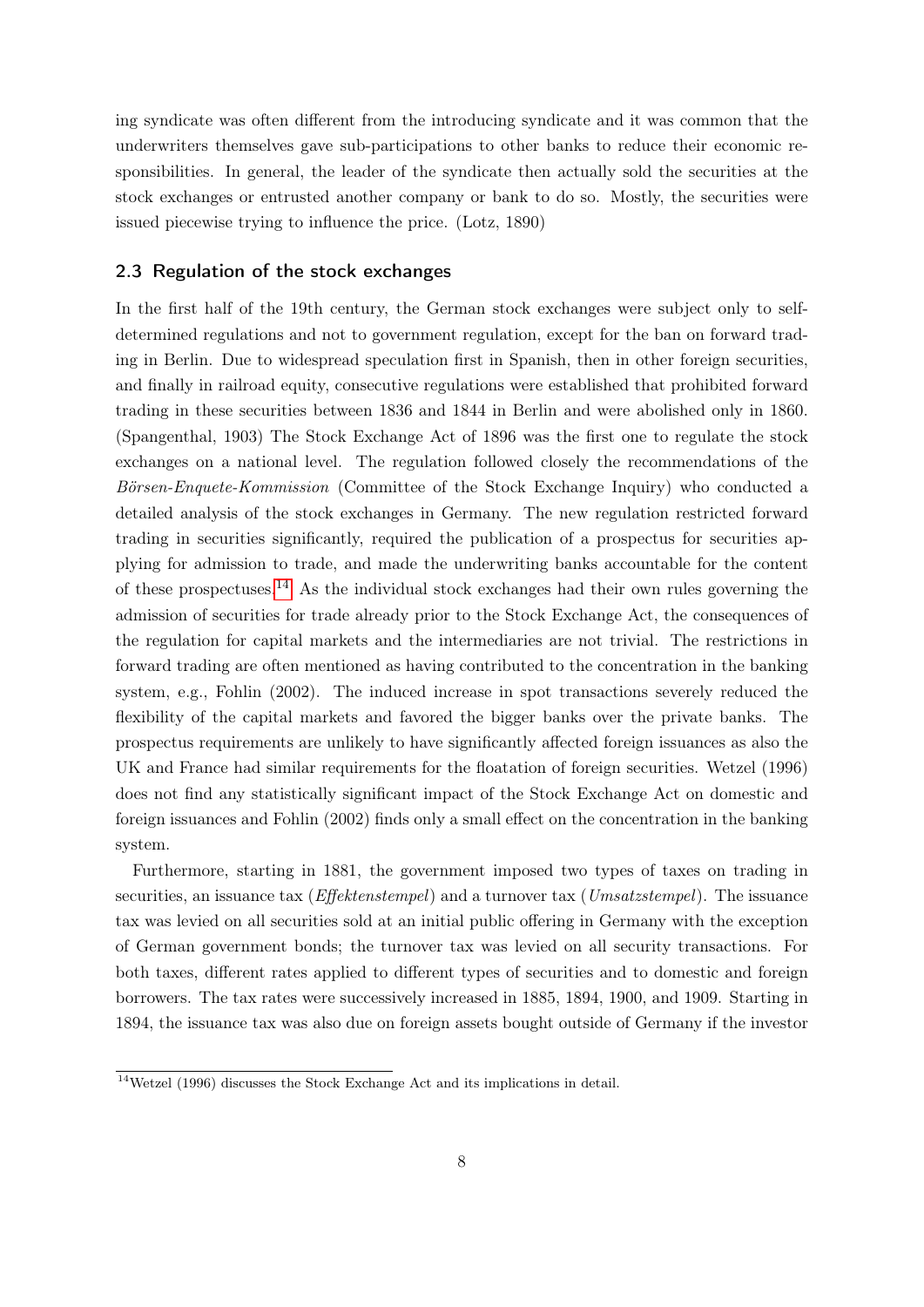resided in Germany and the securities were not held in an account abroad.[15](#page-8-0) The tax increases on foreign securities significantly reduced the attractiveness of the German stock exchanges for both foreign issuers and domestic investors. The displacement of German capital to foreign stock exchanges might have been significant. According to Fritzsche (1913), German investors increasingly bought foreign securities outside the German capital markets; the amount of foreign securities held in deposits outside the country, and, thus, not subject to the taxes, increased nearly threefold between 1893 and 1902, from 7.5 million pounds to 22 million pounds.

While German central government bonds were automatically admitted for trade at the stock exchanges, all other securities had to apply for admission which had to be formally filed for by a German bank. The admission of foreign securities was required for the whole amount issued and not only the share offered for subscription in Germany, thereby facilitating the international trade in these securities. (Kleiner, 1914) Even though the admission to official trading had the advantage of facilitating the issuance and placement of a security, numerous securities were sold exclusively on the free market. A very rough estimate of the relative importance of the free market, i.e., the trading outside the stock exchanges, is provided by the Börsen-Enquete-Kommission (1893) for the stock exchange in Hamburg. While only 129 foreign securities with a face value of 17 million pounds were officially introduced to the Hamburg stock exchange between 1880 and 1892, 678 securities with a nominal amount of 27 million pounds were taxed.<sup>[16](#page-8-1)</sup> This leaves 10 million pounds to 549 not officially admitted securities, corresponding to 37 per cent of the value of the foreign securities bought by German investors. However, it also points at the fact that the big international issuances were traded through the stock exchanges while it were mainly smaller securities bypassing the stock exchanges.[17](#page-8-2)

## 2.4 The process of issuance

Zickert (1911) describes the most common ways foreign securities were sold in Germany. The main ways of introducing new foreign securities to the investing public were the advertisement through newspapers and circulars and the recommendation by banks and bankers to their clients. Foreign securities were sold either through the introduction at a German stock exchange or directly by the banks to their customers. Through their deposit banks and affiliates the Great Banks had direct access to private investors and could sell foreign securities without requiring the admission to a stock exchange to make the information available. Especially foreign securities underwritten by syndicates were often not placed on stock exchanges but directly sold to the banks' customers. The quantity of foreign securities publicly offered for subscription while bypassing the stock exchange administration office was also non-negligible.

<span id="page-8-0"></span><sup>&</sup>lt;sup>15</sup>Details on the tax regulation and the successive amendments are described, e.g., in Meyer (1902), Kleiner (1914), the Frankfurter Zeitung, and the Deutsche Oekonomist.

<span id="page-8-1"></span><sup>&</sup>lt;sup>16</sup>The tax applied to all foreign securities bought by German investors, independent on whether they were bought through a stock exchange or not.

<span id="page-8-2"></span><sup>&</sup>lt;sup>17</sup>The average amount of the officially admitted securities was  $132$  thousand pounds, while the not admitted securities only amounted to 18 thousand pounds on average.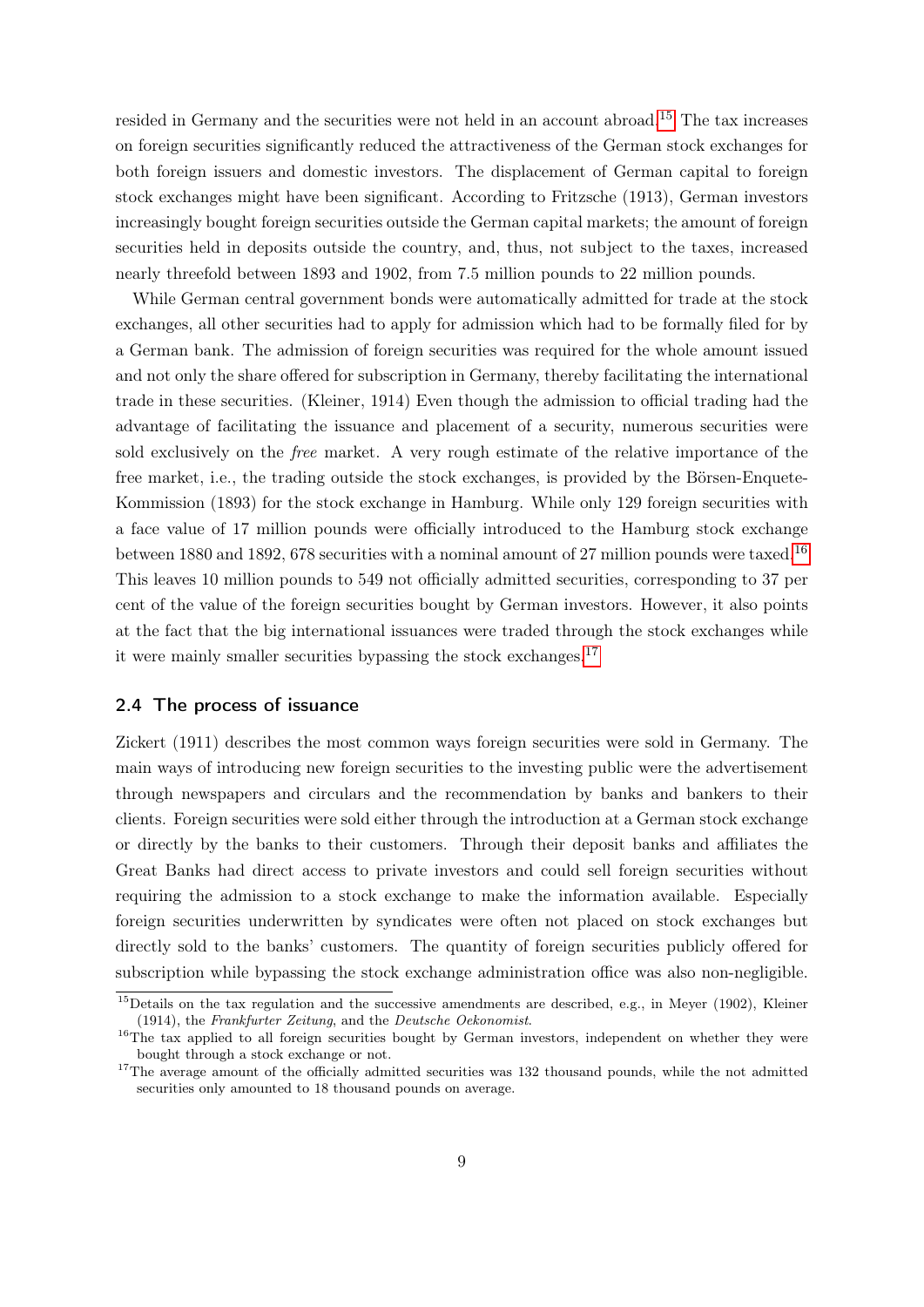Zickert (1911) estimates that in 1909 and 1910 approximately 11 per cent of all foreign securities were offered for subscription without being admitted to a stock exchange. To introduce a foreign security to the stock exchange, the underwriters had to apply for admission; afterwards, in general, an invitation for subscription followed. However, it had become common practice among underwriting banks at the turn of the century to carry out the subscription prior to the successful admission to a stock exchange as pointed out by the *Deutsche Oekonomist* (August 5, 1899; July 9, 1904). The banks justified this procedure with the time-consuming admission process in Germany which left them with a disadvantage over their fellow underwriters in international syndicates and would require them to refrain from such activities. (Zickert, 1911)

Marx (1913) distinguishes two ways in which new securities were distributed to the public: direct and indirect issuance. In case of a direct issuance, the person or company raising capital offered its securities directly to the public though public subscription or over the counter. Direct issuance was only common practice for German government bonds until the middle of the 19th century, afterwards they were mediated mainly through the Prussia-Syndicate. The more common form was the indirect issuance where a banker or bank syndicate intermediated between the public and the capital searcher. In general, the banks underwrote the whole security, i.e., they bought it for a fixed transfer price and distributed it at their own expenses to the public. For foreign issuances only the indirect method was relevant. The security was then sold to the public either by public issuance, i.e., through subscription invitations or introduction to a stock exchange, or by sale over the counter, advertised through letters to customers and noncustomers. Securities issued and sold over the counter were very hard to capture statistically as the process took place off the public without announcements, prospectuses or suchlike in the public press or in other public form. Usually, more than one issuance method was used at a time.[18](#page-9-1)

# <span id="page-9-0"></span>3 International issuances

The time period under scrutiny starts in 1883, the year in which the *Deutsche Oekonomist* started publishing data on securities issued on the German stock exchanges and when the turbulences following the Gründerkrise (Founding Crisis) of 1873 most likely already faded. As the capital markets basically shut down when World War I started, our sample period ends in 1913. The data sources are described next. Then, the aggregate amounts of capital floated on the German stock exchanges between 1883 and 1913 are analyzed and the similarities and differences between domestic and foreign issuances are studied. Finally, we look at foreign investments made between 1883 and 1897 by using disaggregated data of foreign securities issued on the German stock exchanges.

<span id="page-9-1"></span> $18$ Lotz (1890) provides a very detailed description of the issuance process in Germany.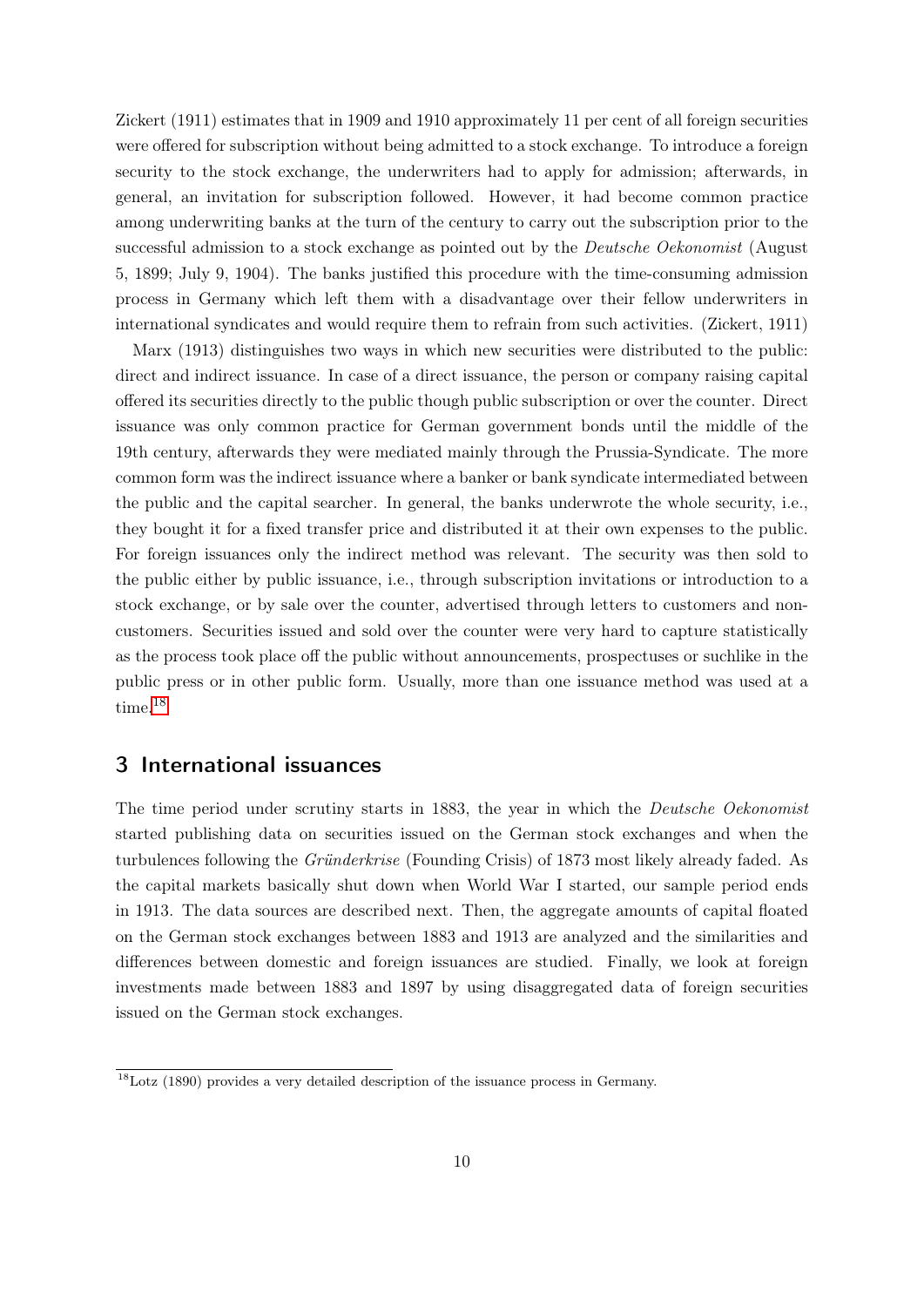### 3.1 Data sources

To quantify the amount of domestic and foreign securities issued on the German stock exchanges, the most widely used and valued statistics are provided by the Deutsche Oekonomist located in Berlin and the Frankfurter Zeitung located in Frankfurt. The purpose of the issuance statistic of the Deutsche Oekonomist was to provide "the most precise possible answer to the question to which extent the capital and money markets have been drawn on by issuances of securities during a specific time period" (January 14, 1911). Thus, only officially admitted securities, based on prospectuses were included. In general, the overall amount admitted based on the subscription price or the introductory rate was reported even though only a fraction may have been introduced during the admission year or allocated following the subscription. It was especially common for real estate and agricultural mortgage bonds that the issuance was ex-tended over prolonged time periods.<sup>[19](#page-10-0)</sup> Conversions, restructurings, and mergers were excluded; only increases in capital were included. (Deutsche Oekonomist, January 14, 1911) A peculiarity of foreign securities was that the application to German stock exchanges had to be made for the whole amount issued and not only the share offered for subscription or sold in Germany. As has been pointed out also elsewhere in the literature, e.g., Bankenquete (1910) and Marx (1913), it is extremely hard if not impossible to accurately know the shares of foreign securities actually placed in Germany. The Deutsche Oekonomist states that "the issuing house only knows the exact amount actually placed in Germany during the here considered limited time period after the issuance; but it will reveal this amount only possibly if it was sold out, an information not identical to the information that there was an over-subscription" (September 11, 1909). Nevertheless, the Deutsche Oekonomist reported tentative estimates of the amount of international securities sold in Germany based on information of the issuing houses if available. However, this detailed information is only available until 1897 as the *Deutsche Oekonomist* stopped publishing detailed lists with the securities sold in Germany. The reason provided by the Deutsche Oekonomist was that the number of securities had increased too much to report them individually (January 14, 1899). However, at the same time the Kaiserliche Statistische Amt (Government Statistical Office) started publishing the amounts of securities admitted for trade. As the amounts of foreign securities admitted for trade exceeded the amounts sold in Germany by wide margins, this information is only of limited use for the analysis of capital exports intermediated by the stock exchanges.

The issuance statistic of the *Deutsche Oekonomist* is available starting in 1883, while the statistic of the Frankfurter Zeitung is available only for a much smaller time period, starting in 1896. We therefore follow Esteves (2008) and other related literature in using the data provided by the Deutsche Oekonomist. The amounts originally stated in marks are converted into British pounds at the exchange rate of 20.4 marks per pound.

<span id="page-10-0"></span><sup>&</sup>lt;sup>19</sup>The *Deutsche Oekonomist* reported rounded estimates of the German mortgage bonds for the current year and revised them when the bank statistics were made. (July 13, 1895)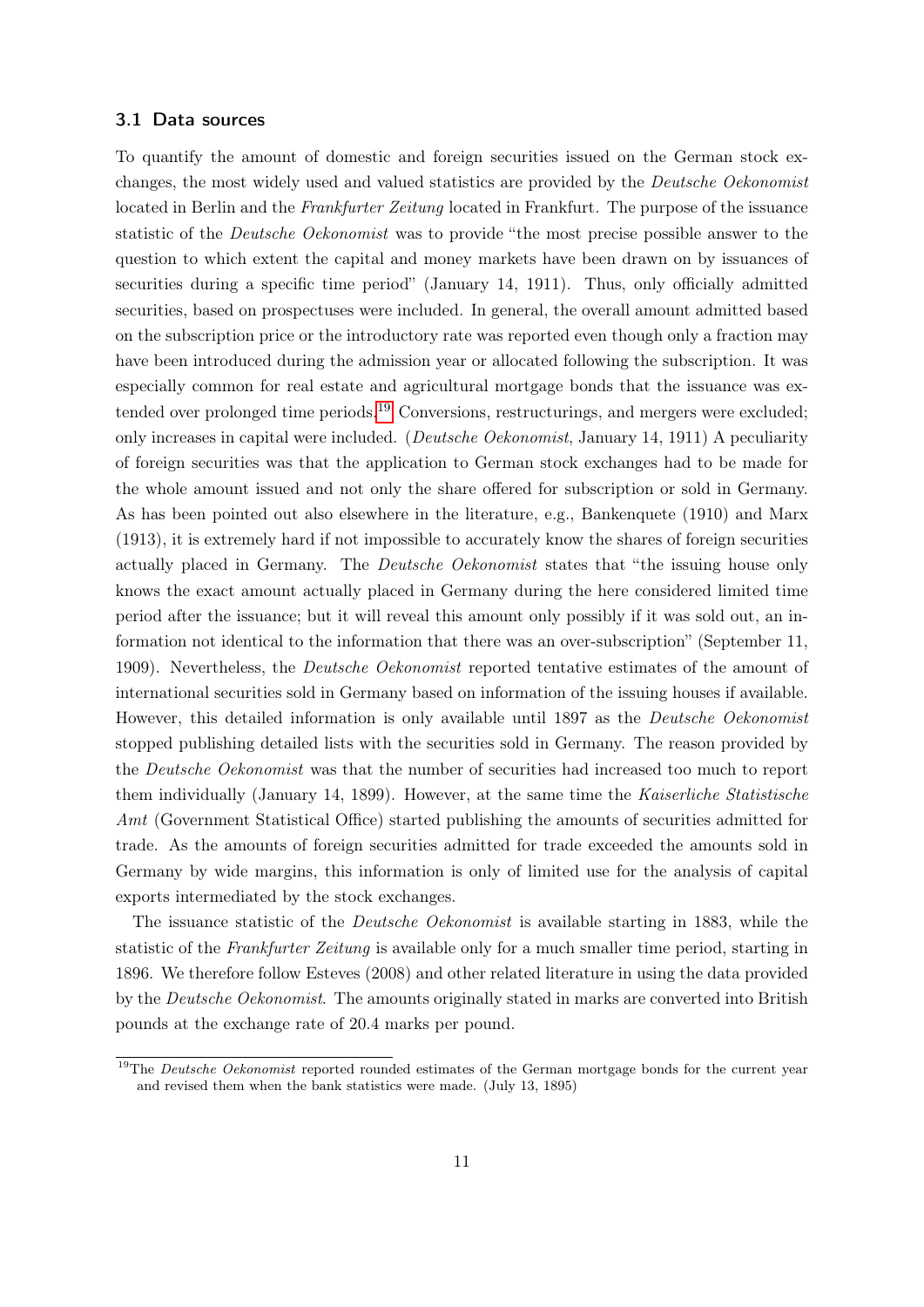#### 3.2 Aggregate issuances

The aggregate amount of securities issued in the German stock exchanges during a specific year is a measure of new capital investments, both in domestic and foreign applications. The aggregate issuances in Germany increased over the sample period and fluctuated with four local peaks broadly corresponding to peaks in the German business cycle<sup>[20](#page-11-0)</sup>: in 1888 (98 million pounds), 1899 (110 million pounds), 1905 (148 million pounds), and 1908 (164 million pounds), see figure [2.](#page-25-0) Capital was invested both in German and foreign securities. While the amount invested in domestic securities increased over time, foreign securities fluctuated without trend, see figure [3.](#page-25-1) The fluctuations in aggregate issuances were mainly driven by domestic issuances exhibiting a very similar time pattern<sup>[21](#page-11-1)</sup>, with the exception of the peak in 1905 due to an outstanding amount of 60 million pounds in foreign securities. Foreign securities quantitatively dominated total issuances only until 1886; afterwards their share declined with the exception of two peaks around 1897 and 1905.

The variations in foreign issuances were dominated by the floatation of government and railroad bonds, see figure [4.](#page-26-0) The exceptional amount of foreign issues in 1905 is related to the Russian-Japanese war. The war led to the floatation of a Russian government bond of 12 million pounds and three Japanese government bonds summing up to 16 million pounds, thereby accounting for half of all foreign securities floated that year. Government bonds were also an important determinant of fluctuations in domestic securities, see figure [5.](#page-26-1) Furthermore, investments in mortgage and industrial securities were quantitatively significant while railroad securities played nearly no role among domestic securities. The railroad boom in Germany took place earlier in the 19th century and most railroad companies were nationalized starting in the late 1870s. (Riesser, 1912; Tilly, 1992) Hence, railroads were mainly financed through government securities afterwards. While government bonds exhibited a similar pattern as overall economic activity, industrial securities increasingly displaced mortgage securities.

In the aggregate, 82 per cent of capital was invested in bonds and only 18 per cent in equity. The preference for bonds was even stronger for foreign securities: only 8 per cent of the foreign securities floated in Germany were equity. However, the relative importance of bond versus equity financing varied significantly over time, both for domestic and foreign securities and across sectors, see figure [6.](#page-27-0) Bonds were mainly issued by domestic and foreign governments, followed by domestic mortgage institutions and foreign railroad companies. The industrial sector in Germany was the main receiver of equity financing. Furthermore, German banks issued substantial equity. Investment in foreign equity, however, was mostly directed towards railroad financing and, at the beginning of the 20th century, increasingly towards the banking sector. As bondholders are senior lenders relative to equity holders, investing into bonds involves a lower risk than into equity. Accordingly, the issuance of equity was particularly volatile.

<span id="page-11-0"></span><sup>&</sup>lt;sup>20</sup>These peaks correspond both to periods of high economic growth and to peaks in the detrended German GDP series using the Hodrick-Prescott filter.

<span id="page-11-1"></span> $21$ The correlation between the two series is 0.94.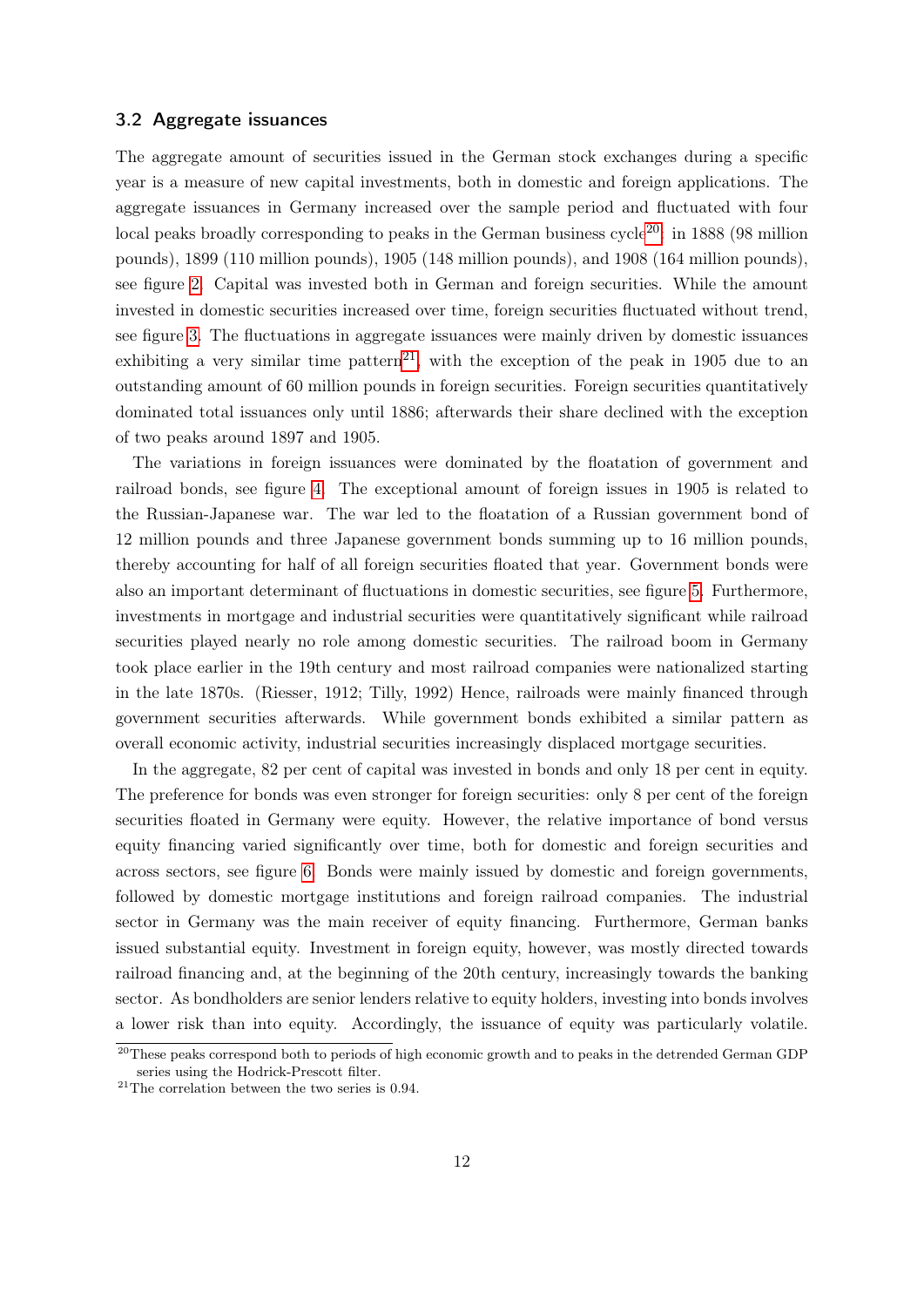Furthermore, information asymmetries between lenders and borrowers may be exacerbated by geographical distance and, thus, be higher for foreign than domestic investments.[22](#page-12-0)

Different types of financial instruments involve diverging degrees of risk and so do different types of borrowers. Even thought governments can, and sometimes do, default on their debt, government bonds may be considered safer investments than bonds of other issuers. Due to their taxing power, insolvency is a lesser concern for governments than for private enterprises. Furthermore, less information is needed to evaluate a government's financial situation than a private company's one.[23](#page-12-1) In the 19th century, most railroad companies enjoyed some form of government guarantees, either explicitly or implicitly, and, therefore, the investment risk was reduced as compared to industrial companies. Private industrial companies may be considered the riskiest borrowers as the available information relative to the necessary one was probably the least and the solvency risk substantially higher than for governments and government guaranteed railroad companies.

Germany invested in securities of countries around the world and countries were different and involved diverging degrees of actual and perceived risk. The disaggregation of foreign securities to the country or at least regional level helps in identifying patterns in the foreign investment and is pursued in the next section.

#### 3.3 Individual foreign securities

German capital was financing governments, railroads, and industrial companies around the world. Using disaggregated data on the foreign securities floated in Germany reveals the countries and regions that were the main beneficiaries of the capital flows and contributes to our understanding of foreign investment decisions. However, the Deutsche Oekonomist provided disaggregated data only until 1897. The collection of the disaggregated data for the remaining period until 1913 is the subject of ongoing research. Still, the reduced sample from 1883 until 1897 offers interesting insights into the characteristics of German capital exports and is therefore analyzed in detail.

Table [2](#page-28-0) illustrates the main regional pattern in foreign investment made through the German stock exchanges between 1883 and 1897.<sup>[24](#page-12-2)</sup> The majority of foreign securities, i.e., 80 per cent, was issued by European countries, more specifically Austria-Hungary and Russia who received 21 and 22 per cent, respectively, followed by South Europe, i.e., mainly Italy, with 16 per cent. The second most important continent were the Americas whose securities floated in Germany

<span id="page-12-0"></span> $22$ German investors' knowledge of foreign countries was probably very limited and, therefore, the risks involved when investing in these countries substantial. By lending through bonds the risk could be reduced. The role of informational frictions for trade in financial assets is discussed in the next section.

<span id="page-12-1"></span> $^{23}{\rm In}$  the 19th century, information asymmetries were most likely substantial as the transmission of information was costly, see, e.g., Flores (2007).

<span id="page-12-2"></span><sup>&</sup>lt;sup>24</sup>We focus on the country of location of a railroad, bank, or company, and, thereby, concentrate on the characteristics and risks of the country where the business was carried out as compared to the nationality of the owner.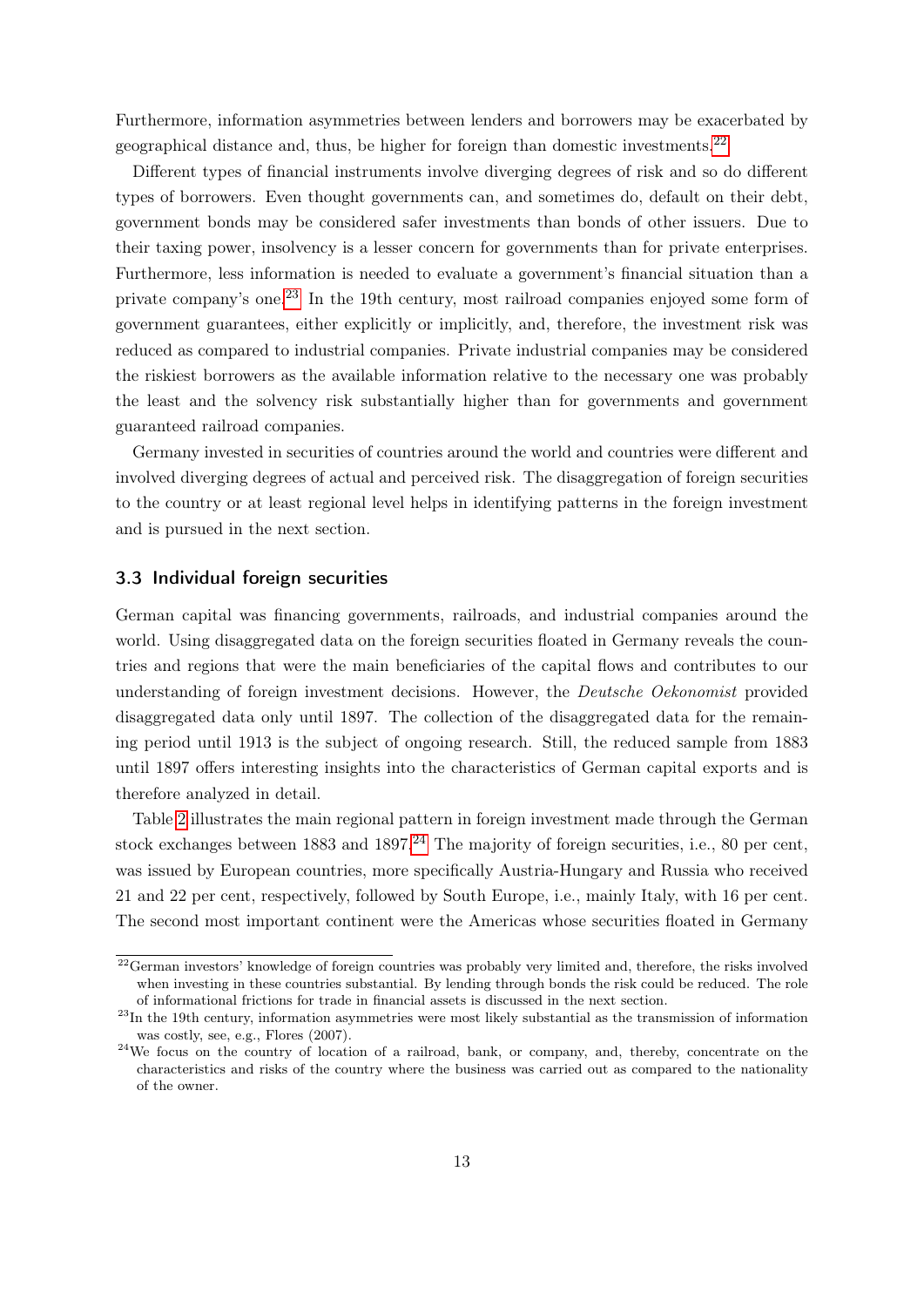accounted for 16 per cent of all international issuances, with only a slightly higher share in North America than Latin America. However, the relative importance of the regions varied over time, see figure [7.](#page-29-0) During the late 1880s, the Americas gained considerable weight in international issuances, especially through increased floatations of Latin American securities. However, between 1891 and 1894, no Latin American securities were floated in Germany, probably as a reaction to the Baring crisis in  $1890<sup>25</sup>$  $1890<sup>25</sup>$  $1890<sup>25</sup>$  The composition of the European securities also varied substantially. The South European countries increased the floatation of securities in the late 1880s and early 1890s when Austria-Hungaria had a low participation and Russia did not contribute at all to the foreign issuances in German stock exchanges.

Figure [8](#page-30-0) provides a more detailed picture of the countries floating securities on the German stock exchanges between 1883 and 1897. Austria-Hungary was the main issuing country with 89 securities floated, followed with a considerable gap by the United States (43 issues), Italy (42 issues), and Russia (35 issues). However, the size of issues varied considerably across countries. The average size of securities floated was highest for Russia and Mexico, both with 2.2 million pounds, followed by Argentina with 1.8 million pounds. Accordingly, the relative importance of countries in terms of funds obtained from German capital markets is a different one. Russia and Austria-Hungary clearly dominated with 78 and 76 million pounds, respectively, followed by Italy (46 million pounds), and the United States (30 million pounds).

The types of investment between regions also differed substantially, see table [2.](#page-28-0) Investment in Africa, North America, and South Europe was mainly related to railroad financing, securities issued by Latin American and South-East European countries were mostly government bonds while Asian, i.e., Chinese, securities were exclusively issued by the government. Investment directed towards the banking, industrial, and mortgage sectors played a non-neglegible role only in Austria-Hungary, North and Central Europe. As previously pointed out, bonds were the dominant type of securities sold on German stock exchanges. However, equity financing played also a role for applications in North America, North & Central Europe, South Europe, and Africa, especially for railroad projects. Industrial equity was highest in Austria-Hungary and North & Central Europe with roughly 2 million pounds each and bank equity in Austria-Hungary with 2 million pounds. These findings are consistent with some stylized facts in the literature on trade in financial assets. Germany invested predominantly in neighboring countries confirming a common pattern. Portes and Rey (2005) find that a gravity model performs very well in explaining international trade in financial assets. They explain the strong negative correlation between geographical distance and asset trade by informational frictions proxied by distance. The knowledge of neighboring countries is generally higher. However, Portes, Rey and Oh (2001) do not find that equity investments react stronger to informational frictions than bond investments.

In our sample period North America issued equity in Germany while Latin America did

<span id="page-13-0"></span> $25$  For a discussion of the Baring crisis, see, e.g., Flores (2007).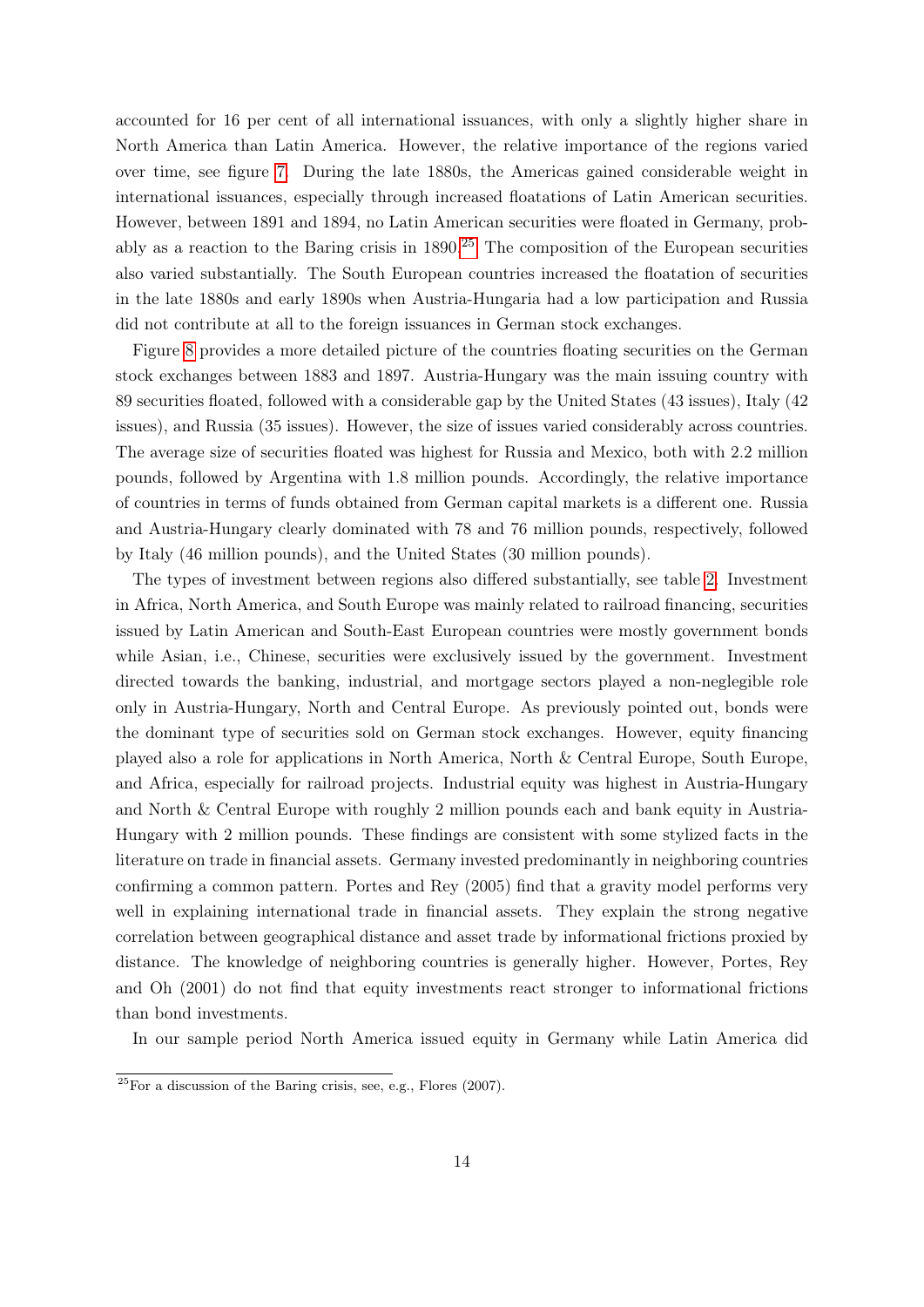not. Likewise, North and Central Europe as well as South Europe issued equity but it played nearly no role for South-East Europe. Thus, we find a tendency that close and more developed countries received more equity investment. This may be due to informational asymmetries being lower for neighboring countries and more developed countries being perceived as less risky. The equity investment into African railroads was nearly exclusively into the Dutch-South African railroad company. The company was founded in the Netherlands but was actually a German company. (Baltzer, 1916) Due to the railroad's location in South Africa it is considered foreign investment in Africa, even though the nationality risk was European. Thus, the investment may have been perceived as less risky thereby strengthening our findings. Daude and Fratzscher (2008) find an actual pecking order in foreign investment determined by informational frictions and institutional quality in the host country. Portfolio investment is much more sensitive to both determinants than direct investments or bank loans. Therefore, FDI and loans dominate investment in less developed countries while portfolio investment is more prevalent in developed countries. However, in our dataset we currently cannot distinguish between portfolio investment and FDI and, therefore, we cannot draw inference in this regard.<sup>[26](#page-14-0)</sup>

The decision to invest into a foreign security depends also on the asset's riskiness. One risk measure is market liquidity: if assets can be easily sold, the risk is lower. The issuance frequency of a borrower in German stock exchanges is a possible proxy for market liquidity. The more often a borrower issues securities in Germany, the higher the circulation of the borrower's securities and, thus, the more likely significant trade is taking place. Furthermore, investors may have better information on borrowers already present in German financial markets. We next look at the frequency in which countries issued securities in Germany. Thereby, we learn which countries had permanent or only temporary access to German capital markets and get some insights about investors' knowledge of specific countries. Figure [9](#page-31-0) accordingly depicts borrowing behavior on German stock exchanges on a yearly basis. The incidence of new issuances varied significantly across countries. While some of the main recipient countries like Austria-Hungary, Italy, and the United States floated securities nearly every year, Russia as one of the main borrowers did not float securities between 1889 and 1893. This, however, was due to political considerations. Between November 1887 and October 1894, the Reichsbank was not allowed to accept Russian bonds as collateral for loans, thereby, Russia was indirectly denied access to the German capital market.<sup>[27](#page-14-1)</sup> Countries like Switzerland and Sweden floated securities nearly every year even though in absolute terms they were not among the main recipient countries, while other countries like Argentina, China, and Mexico floated securities only during a couple of

<span id="page-14-0"></span><sup>&</sup>lt;sup>26</sup>The distinction between portfolio investment and foreign direct investment is not clear-cut. The related literature characterizes the securities intermediated through the stock exchanges as portfolio investment. In contrast, Lane and Milesi-Ferretti (2007) define an equity participation above 10 per cent as FDI. However, this information is not available for our sample. In any case, equity that may be considered FDI or portfolio investment accounts only for 8 per cent of the foreign securities in our sample and the remainder is portfolio investment.

<span id="page-14-1"></span> $27A$  more detailed description of the *Lombardverbot* and its implications for financial transactions is provided by, e.g., Feis (1930) and Born (1977).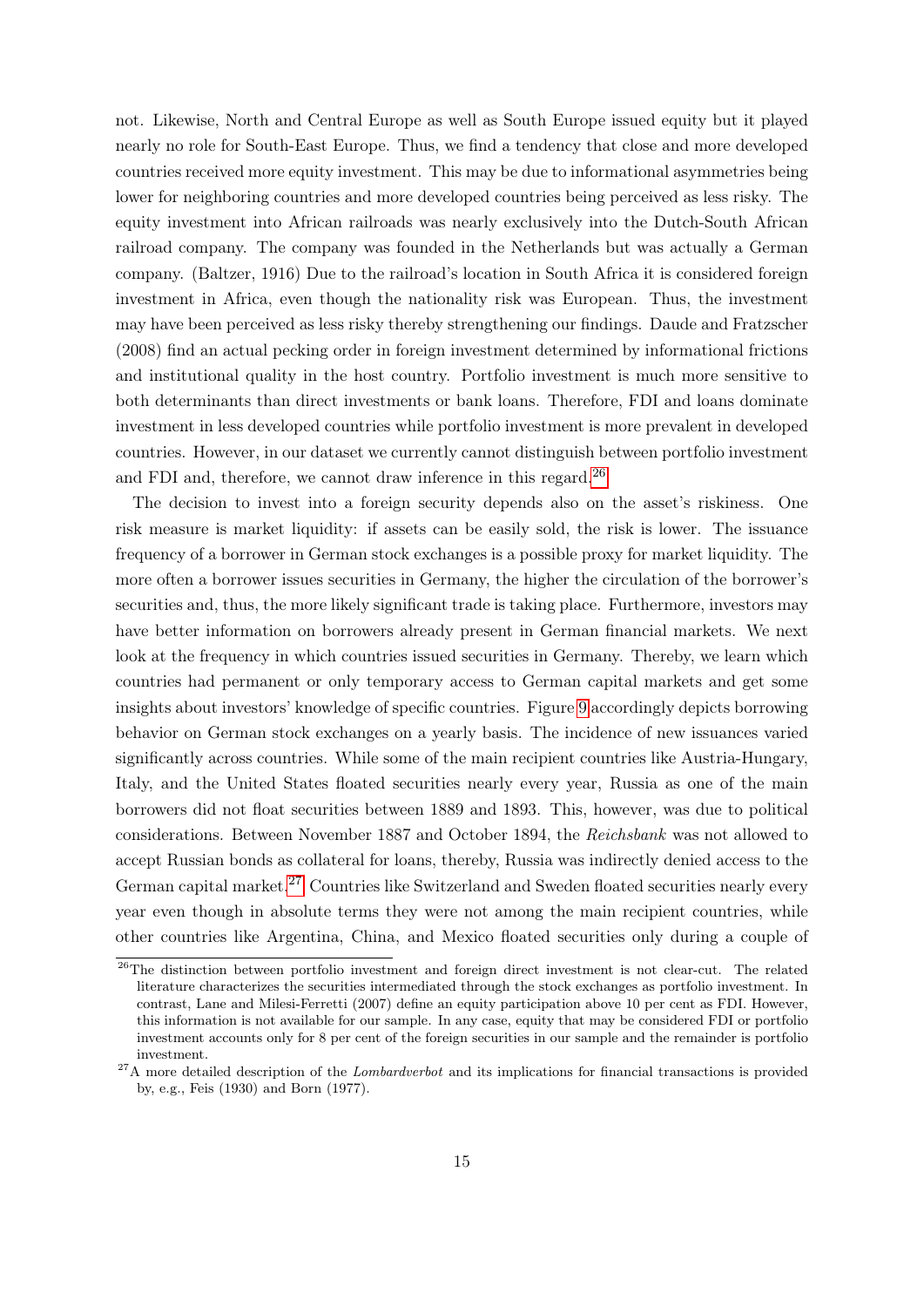years but received noteworthy amounts of capital. Yet other countries only floated securities in Germany only once like Algeria, Canada, and Cuba. As we do not have information on denied issuances and amounts issued through other financial centers, we do not know the underlying reasons, i.e., whether a country issued only seldom securities in Germany because of denied access or because no access was requested. Not surprisingly, the majority of securities issued in Germany were rather small in size, both bonds and equity, see figure [10.](#page-32-0) The large international bonds were in general issued by international syndicates and placed not only in Germany but also in London, Paris and smaller financial centers.

# <span id="page-15-0"></span>4 The role of external shocks

The foreign securities floated in Germany were mostly issued simultaneously in other countries, especially in the two main financial centers, London and Paris. Hence, the quantity of foreign securities floated in Germany was not only determined by the conditions in the borrowing countries and on German capital markets but also by the conditions in other financial centers, most importantly London and Paris. In this section, we examine if shocks to these other financial centers affected the floatation of foreign securities in Germany.

#### 4.1 The model

Consider a simple partial equilibrium model of the German capital market. There are n countries including Germany, the UK, and France. All countries need funds that are supplied only by the UK, France, and Germany as financial centers. Hence, all the other countries are just borrowers. The German capital market is in equilibrium when the funds demanded equal the funds supplied.

$$
\sum_{i=1}^{n-1} D^i(R^G, R^G - R^{UK}, R^G - R^{Fr}, Y^i) + D^G(R^G, R^G - R^{UK}, R^G - R^{Fr}, Y^G) = S^G(R^G, r^G, rp^G)
$$

The demand for German funds,  $D^i$ , depends on the interest rate  $R^G$  at which countries can borrow from Germany and on the interest rate differential between Germany and the UK,  $R$ <sup>G</sup> −  $R^{UK}$ , and between Germany and France,  $R^{G} - R^{Fr}$ , as countries can alternatively borrow from the UK or France. When the interest rate in Germany is higher than in the UK, for example, the demand shifts towards the British capital market. Therefore, the demand for German funds depends negatively both on the level of the German interest rate and the differentials against the other financial centers. Furthermore, the demand increases with economic activity in the borrower country,  $Y^i$ .

Investors in Germany have the alternative between lending to risky domestic or foreign countries/firms at an interest rate  $R^G$  and investing at the risk free rate  $r^G$ . Hence, the supply of funds in Germany,  $S^G$ , depends positively on the risky interest rate and negatively on the risk free interest rate. The risk aversion of German investors and the overall risk of investments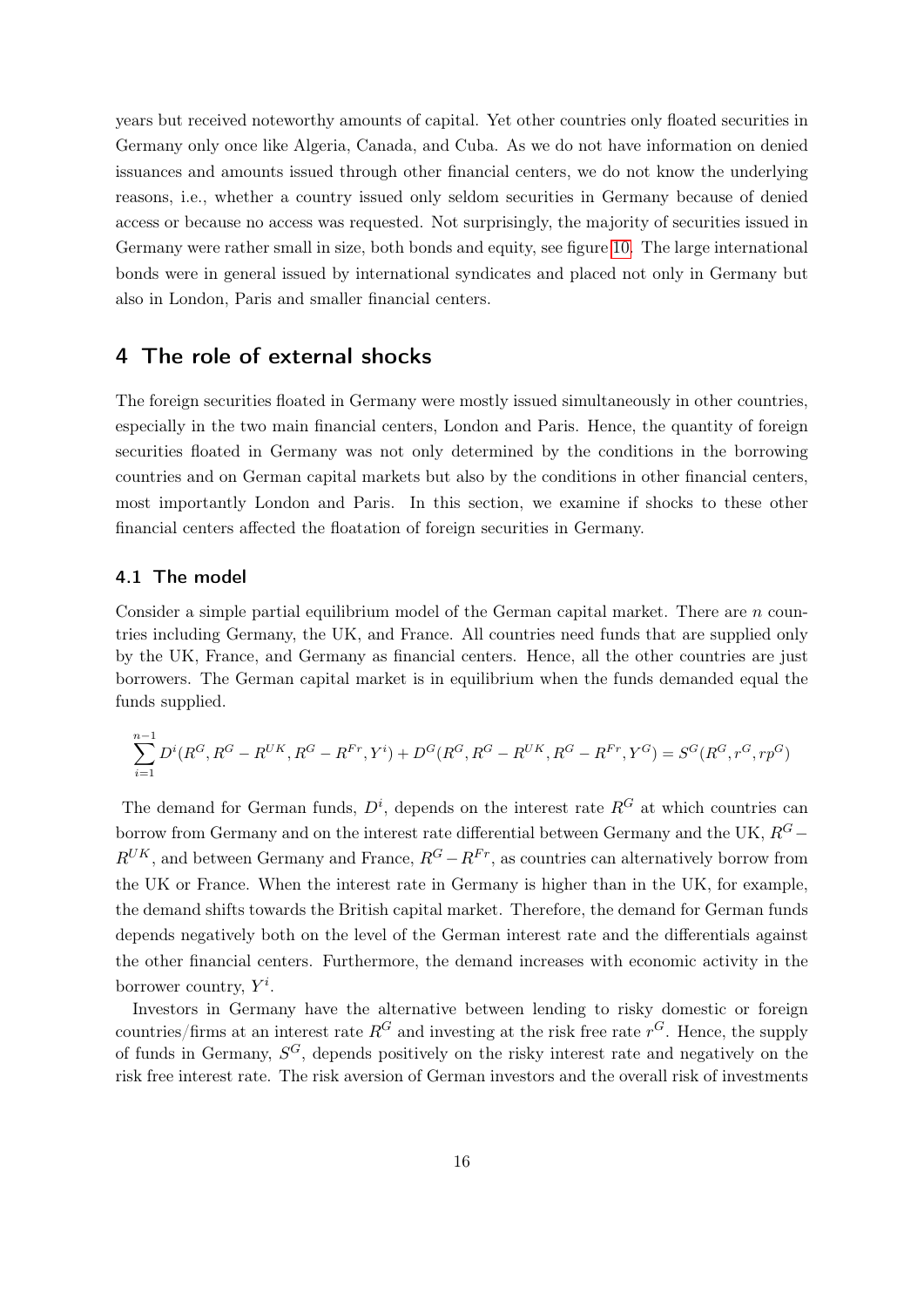are captured in the term  $rp^{G}$  that determines the degree of substitutability of the risky and the safe asset. We take  $R^{UK}$  and  $R^{Fr}$  as exogenous. Aggregating the demand for funds of non-German countries,  $D<sup>F</sup>$ , we obtain the supply of funds to non-German borrowers as follows:

$$
D^{F}(R^{G}, R^{G}-R^{UK}, R^{G}-R^{Fr}, Y^{F})=S^{G}(R^{G}, r^{G}, rp^{G})-D^{G}(R^{G}, R^{G}-R^{UK}, R^{G}-R^{Fr}, Y^{G})
$$

Then, solving for  $R^G$ , we obtain a reduced form equation for foreign issuances in Germany:

<span id="page-16-0"></span>
$$
I^G(r^G, rp^G, R^G - R^{UK}, R^G - R^{Fr}, Y^G, Y^F)
$$
\n
$$
(1)
$$

Hence, foreign issuances depend negatively on the risk free interest rate and the risk term  $rp^{G}$ . When the opportunity cost of the risky investment, the riskiness of the investments themselves, or the risk adversion of German investors increase, foreign issuances are lower. The effect of a change in the interest rate differentials on foreign issuances is ambiguous. An increase in the differential reduces the demand for German funds but increases the supply of funds to non-German borrowers. The relative interest elasticities of demand and supply determine whether the overall effect is positive or negative. An increase in economic activity in the borrower countries increases the demand and, hence, has a positive effect on foreign issuances. An increase in German economic activity, however, reduces the supply of funds to non-German borrowers.

#### 4.2 Estimation

The reduced form equation for foreign issuances in Germany [\(1\)](#page-16-0) is estimated by regressing the log of the nominal amount of foreign securities issued in Germany each year on the following explanatory variables. We use the private discount rate in Germany as the risk free interest rate.<sup>[28](#page-16-1)</sup> The term  $rp^G$  capturing both the risk aversion of German investors and the riskiness of investments can be proxied using a variety of indicators. The share of countries defaulting on sovereign debt in a given year measures the aggregate default risk, a higher share implying higher risk. The differential between a long- and a short-term interest rate provides a measure of the term premium, assuming that an increase in the term differential reflects higher risk. The term premium is measured as the difference between the long-term government bond yield and the private discount rate in Germany. A third indicator is the amount of foreign securities issued in Great Britain, the premier financial center, as a proxy of liquidity in financial markets: higher issuances are a sign of higher liquidity and, thus, lower risk. We transform foreign issuances in Great Britain by using the negative value. Then, an increase in each of the three indicators reflects an increase in risk. All indicators have their relative merits and caveats and are correlated. Therefore, instead of choosing one indicator, we derive the principal components

<span id="page-16-1"></span><sup>&</sup>lt;sup>28</sup>The private discount rates were the interest rates negotiated in the transactions between credit institutes (Deutsche Bundesbank, 1976). The original interest rates are in nominal terms and are converted into real interest rates by substracting the inflation rate.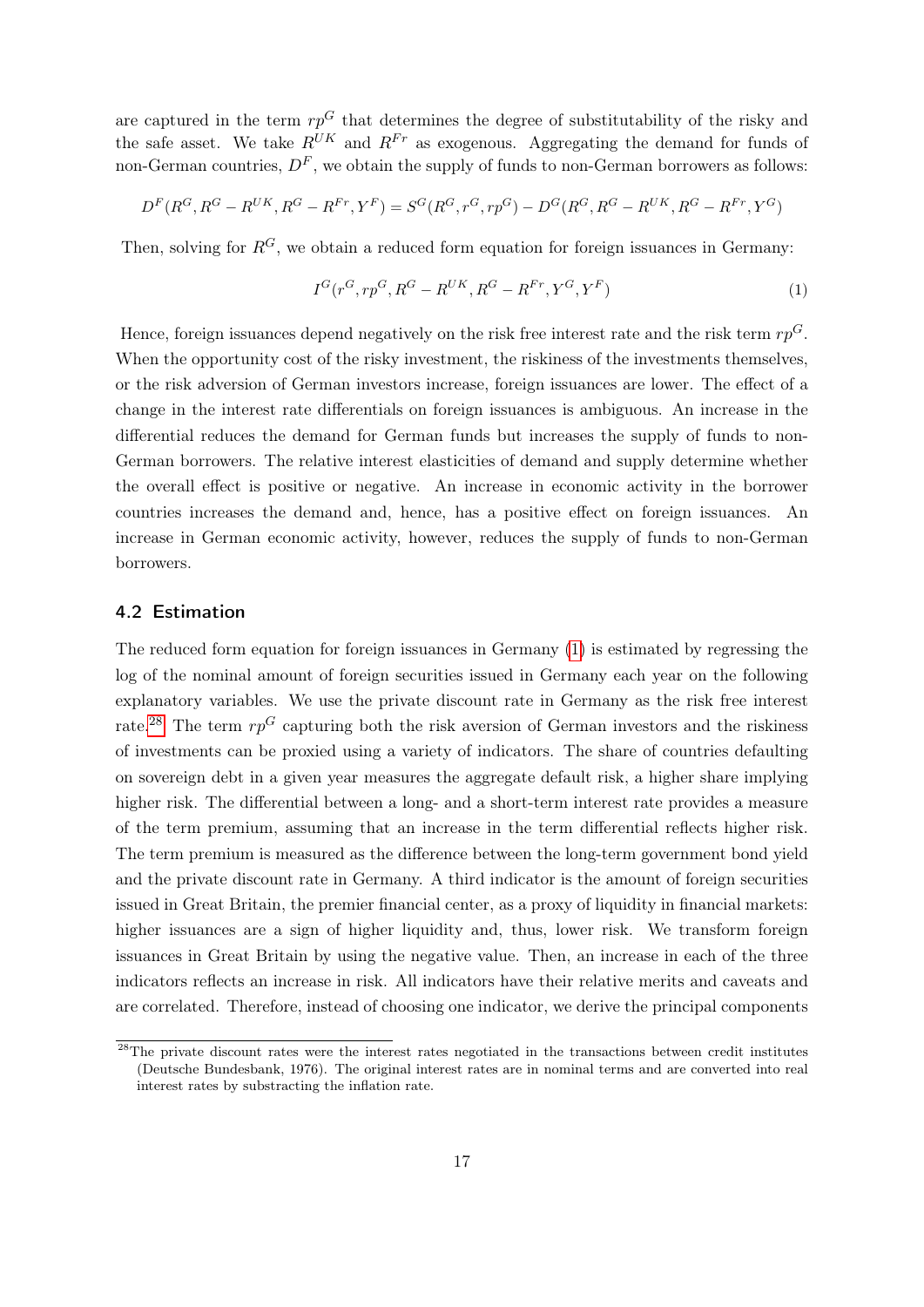of the three risk indicators and use the first principal component as explanatory variable. The first principal component explains 69 per cent of the total variability of the risk indicators and the second principal component an additional 23 per cent. The first principal component is a roughly equal linear combination of the three risk indicators and can be interpreted as overall investment risk. The first two principal components are illustrated in figure [11.](#page-33-0) The interest rate differentials between the financial centers are measured with long-term real interest rates obtained by substracting the inflation rate from the long-term nominal government bond yields. Economic activity in Germany is measured by the GDP growth rate while economic activity in the rest of the world is proxied by the GDP growth rate in the UK. The reason is that the UK was the premier financial center and we assume that when the UK entered a recession, so did the rest of the world. An alternative measure is the growth rate of world exports and is used as a robustness check. The data sources are described in table [3.](#page-33-1) Figure [12](#page-34-0) illustrates the fluctuations in the real interest rate differentials and the private discount rate in Germany, while figure [13a](#page-35-0) depicts the GDP growth rates in Germany and the UK.

Equation [\(1\)](#page-16-0) is estimated using Ordinary Least Square (OLS) techniques. Foreign issuances are truncated at zero, however, the log of foreign issuances is not. The advantage of OLS is that the estimated coefficients can be directly interpreted as compared to Tobit estimations. As a robustness check we perform our estimations also for foreign issuances in levels using Tobit techniques. The results of the estimations are reported in table [4](#page-36-0) and figure [14](#page-37-0) shows the actual series of the log of foreign issuances as well as the fitted values and residuals for specification (1). While column (1) in table [4](#page-36-0) is the baseline regression including all the above described variables, the regression in column (2) excludes economic activity in Germany and the UK.

The main insight is that the conditions in financial markets both in Germany and relative to the other financial centers as well as aggregate risk mattered for the amount of foreign securities floated in German stock exchanges. As expected, higher private discount rates in Germany and higher risk discouraged foreign lending in Germany. While an increase in the long-term interest rate in Germany relative to France affected foreign issuances in Germany negatively, the differential between Germany and the UK does not have a statistically significant effect. This can be interpreted as follows. The interest rate semi-elasticity of the demand for funds of non-German borrowers is higher than the interest rate semi-elasticity of supply. Hence, Germany and France seem to be substitutes as financial centers for borrowers. The effect is quite substantial: a one percentage point increase in the interest rate differential decreased foreign issuances by roughly 80 per cent. As the interest differential between Germany and France ranged between -0.2 and 0.8 per cent, the changes in the differential were commonly much smaller than one percentage point, see figure [12.](#page-34-0) The semi-elasticity of foreign issuances with respect to changes in the interest rate differentials is higher than with respect to changes in the domestic short-term interest rate. This may suggest that foreign shocks mattered more for international issuances than domestic shocks. However, an increase in the differential may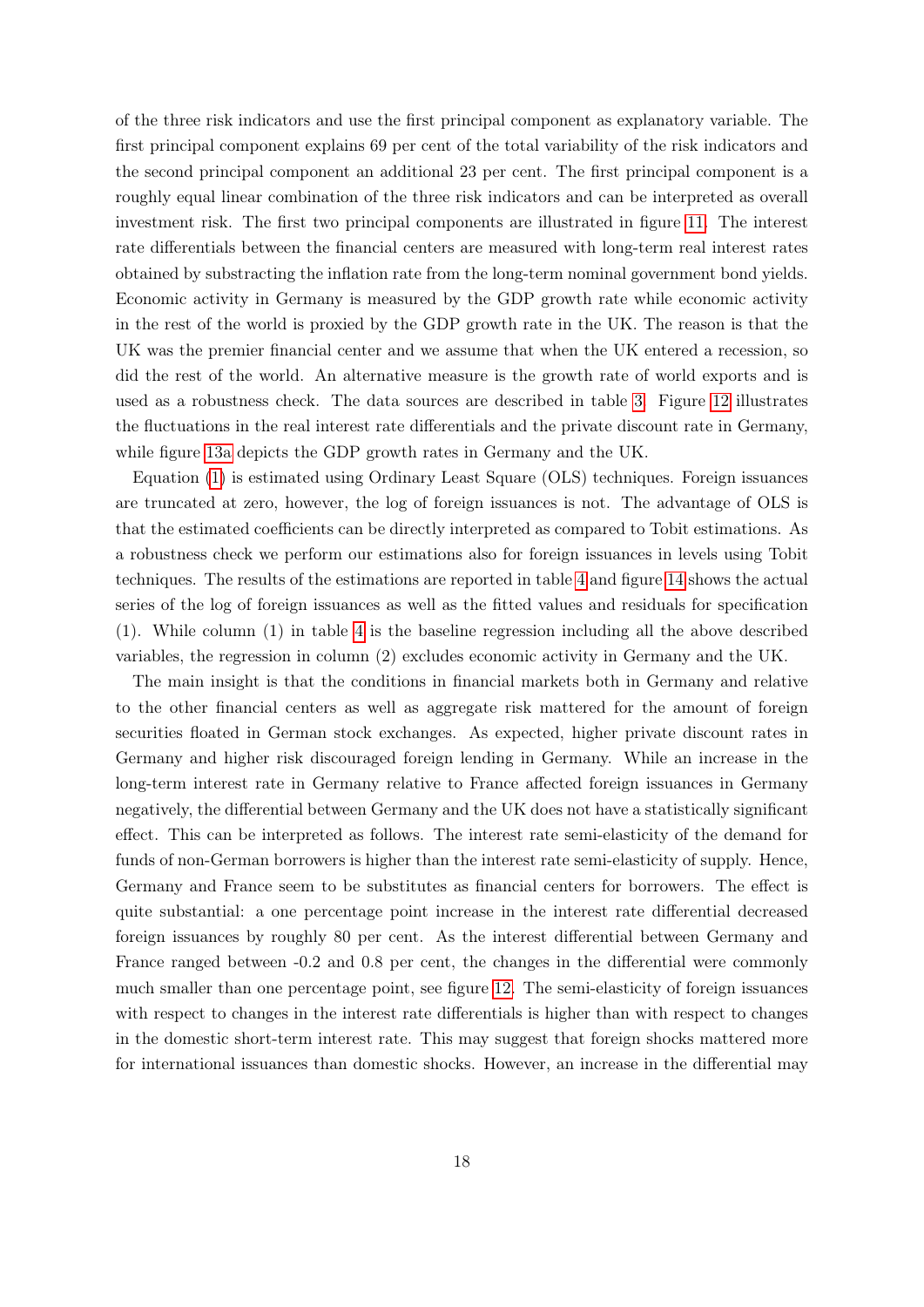be due to both an increase in German long-term interest rates and a reduction in long-term interest rates in the respective other financial center. Therefore, these estimations do not provide clear guidance in this respect. Furthermore, the small interest rate differentials and their low volatility in figure [12](#page-34-0) suggest that the financial centers were highly integrated. Economic activity in Germany and world economic activity, however, are not statistically significant in explaining foreign issuances in Germany.

Thus, only financial conditions seem to matter for the amount of foreign securities floated in Germany and not economic activity, neither in Germany nor in the rest of the world. Together, they explain roughly 45 per cent of the variation in foreign issuances.

#### 4.3 Robustness checks

To check the robustness of our findings, we repeat the estimations for the level of foreign issuances in Germany as dependent variable and use Tobit estimation techniques. The results are reported in table [5.](#page-38-0) Additionally, instead of using the log of nominal foreign issuances in Germany, we state foreign issuances in real terms and in terms of capital called, respectively. Thereby, we can check if forces related to the overall price level in Germany or to the discount on foreign securities are driving our results. As bonds and equity are fundamentally different types of foreign investment, e.g., with respect to the seniority of lenders and, thus, their riskiness, we run separate regressions for the two types. The estimation results are reported in table [6.](#page-39-0) Furthermore, we alternatively use the Hodrick-Prescott (HP) filtered deviations from GDP trend to measure economic activity in Germany and proxy world economic activity accordingly by the HP filtered deviations from GDP trend in the UK. Graph [13b](#page-35-1) illustrates the fluctuations of these variables over the sample period. The detrended data series are smoother than the growth rates; the estimation results, however, are not affected. Another proxy for world economic activity is the growth rate of world exports. The regression results are reported in column (3) in table [4.](#page-36-0)

In all cases, our results are not affected substantially. Only the estimation for foreign equity performs badly and the variables are neither individually nor jointly significant. This suggests that for the investment in equity other forces than the here mentioned ones are in place. The literature on trade in financial assets finds that distance as a proxy for informational frictions can explain cross-border flows in equity. The inclusion of variables related to distance in the estimations is planned for future research. Furthermore, we are working on including an index describing the taxation of issuances as control variable. As discussed previously, taxes on foreign issuances seem to have been important determinants for the amount of foreign securities floated in Germany and have displaced part of foreign investment to other financial centers.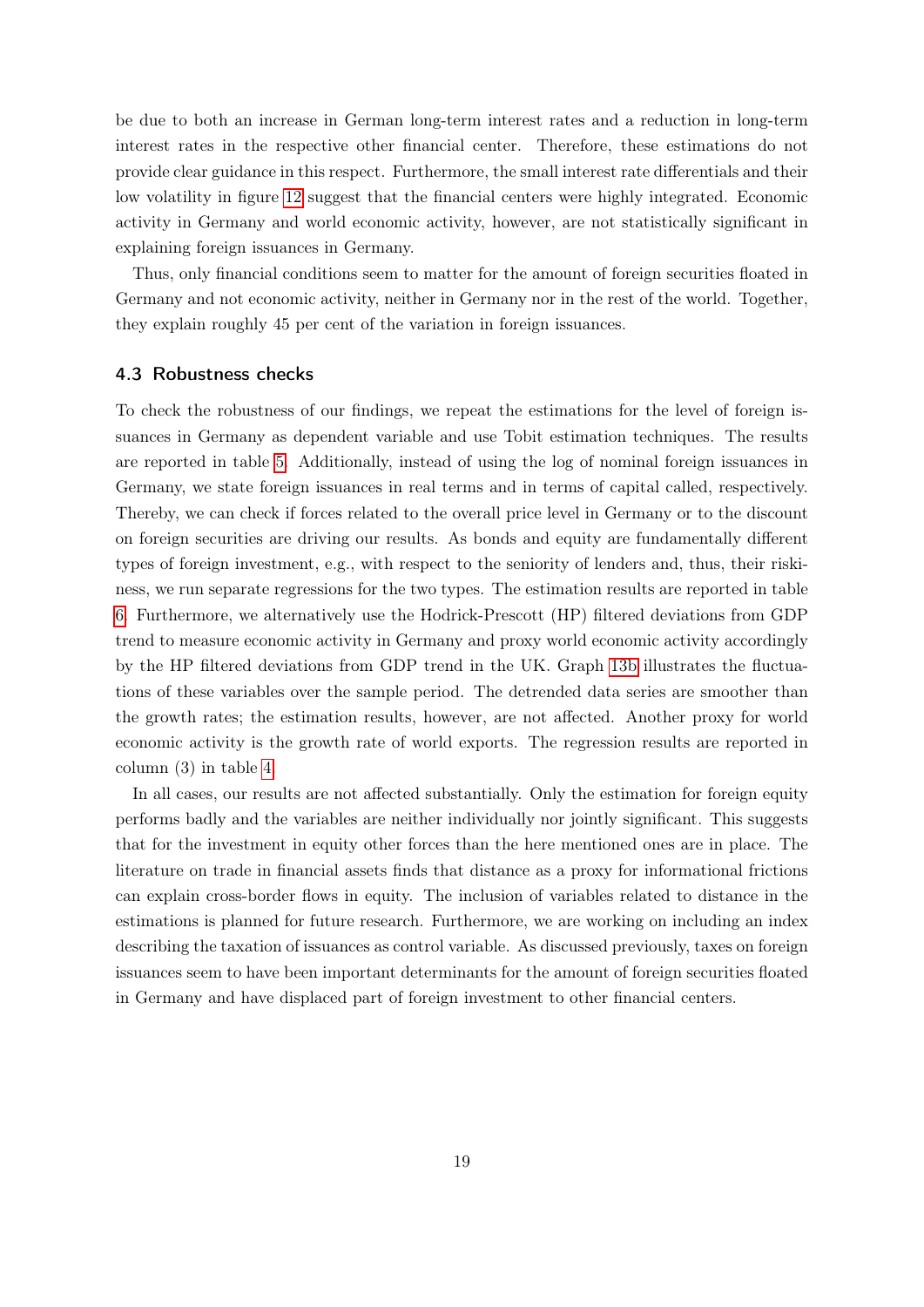# <span id="page-19-0"></span>5 Conclusion

After the political unification in 1871 Germany was an important financial center and the third largest capital exporter at the turn of the 20th century. German foreign lending was predominantly directed towards European countries, however, also other regions received substantial funds. While private banks dominated the intermediation of foreign credit in the first half of the 19th century, they were successively displaced by the joint-stock banks. The broad picture emerging from the present analysis of German foreign investment in the late 19th century is the following. German lending was mainly bond financing and directed towards its neighboring countries. Furthermore, more advanced economies (either perceived or actual) and less distant countries were more likely to additionally float equity in Germany. Thus, informational frictions and the pecking order relevant for trade in financial assets in the late 20th century, seem to have been important already in the 19th century.

Furthermore, we stress the role of Germany as one financial center besides Great Britain and France. Borrowers could choose in which financial center to float their securities and often they issued securities simultaneously in the main financial centers. In the econometric analysis we find that German foreign investment did not only react to conditions in German capital markets but also to interest rate differentials relative to France. When interest rates in Germany increased relative to France, less foreign securities were issued in Germany. Aggregate risk was also an important determinant of foreign investment. However, the present analysis abstracts from investors' choice between financial markets to invest their funds. This may be the subject for future research.

To further spur our understanding of financial globalization at the turn of the 20th century, we are working on extending the present analysis. This includes the extension of the disaggregated data series on foreign securities to span a longer time period and to include a broader set of financial assets. This data will then allow us a more in-depth analysis of the drivers of German foreign investment and the relative importance of Germany as a financial center.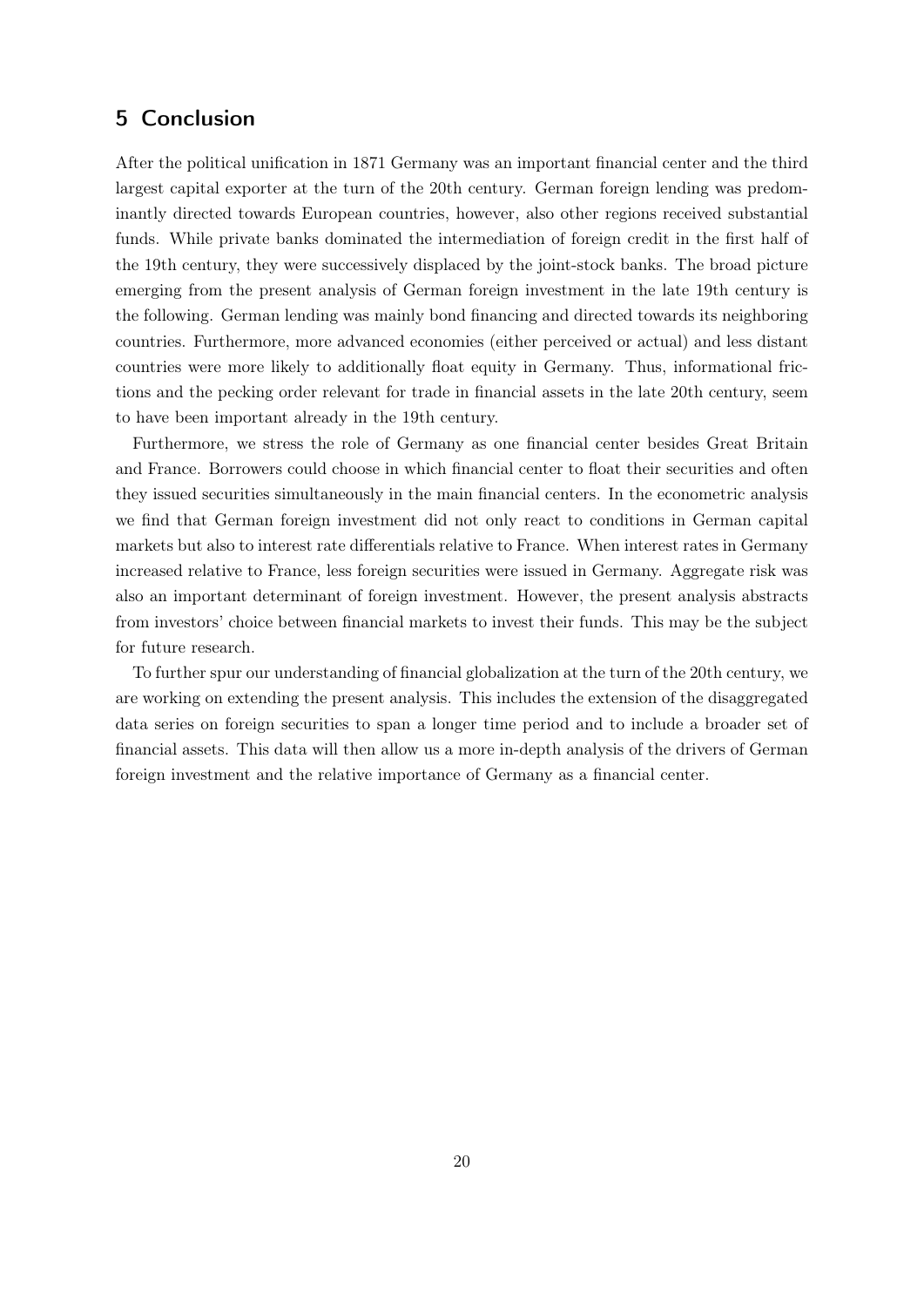## **References**

- Baltzer, F. (1916). Die Kolonialbahnen mit besonderer Berücksichtigung Afrikas, G. J. Göschen'sche Verlagshandlung, Berlin.
- Bankenquete (1910). Stenographische Berichte Die Verhandlungen der Gesamtkommission zu Punkt VI des Fragebogens (Depositenwesen), Reichsdruckerei, Berlin.
- Born, K. E. (1977). Geld und Banken im 19. und 20. Jahrhundert, A. Kröner, Stuttgart.
- Börsen-Enquete-Kommission (1893). Statistische Anlagen, Reichsdruckerei, Berlin.
- Burk, K. (1992). Money and power: the shift from Great Britain to the United States, in Y. Cassis (ed.), Finance and financiers in European history: 1880-1960, Cambridge University Press, pp. 359–369.
- Cassis, Y. and Bussière, E. (eds) (2005). London and Paris as International Financial Centres in the Twentieth Century, Oxford University Press.
- Daude, C. and Fratzscher, M. (2008). The pecking order of cross-border investment, *Journal* of International Economics 74(1): 94–119.
- Deutsche Bundesbank (1976). Deutsches Geld- und Bankwesen in Zahlen 1876-1975, Frankfurt a. M.
- Esteves, R. P. (2008). Between imperialism and capitalism. European capital exports before 1914, Mimeo, University of Oxford.
- Feis, H. (1930). Europe the world's banker 1870-1914 An account of European foreign investment and the connection of world finance with diplomacy before the war, published for the Council of Foreign Relations, 1964 edn, Reprint of Economic Classics, New York.
- Flandreau, M. and Zumer, F. (2004). The Making of Global Finance, 1880-1913, OECD.
- Flores, J.-H. (2007). Information asymmetries and financial intermediation during the Baring crisis: 1880-1890, Working Paper in Economic History 07-16, Universidad Carlos III de Madrid.
- Fohlin, C. (2002). Regulation, taxation and the development of the German universal banking system, 1884-1913, European Review of Economic History 6: 221–254.
- Fritzsche, H. (1913). Ausländische Anleihen auf dem deutschen Geldmarkte, PhD thesis, Universität Heidelberg, Leipzig.
- Gebhard, H. (1928). Die Berliner Börse von den Anfängen bis zum Jahre 1896, R. L. Prager, Berlin.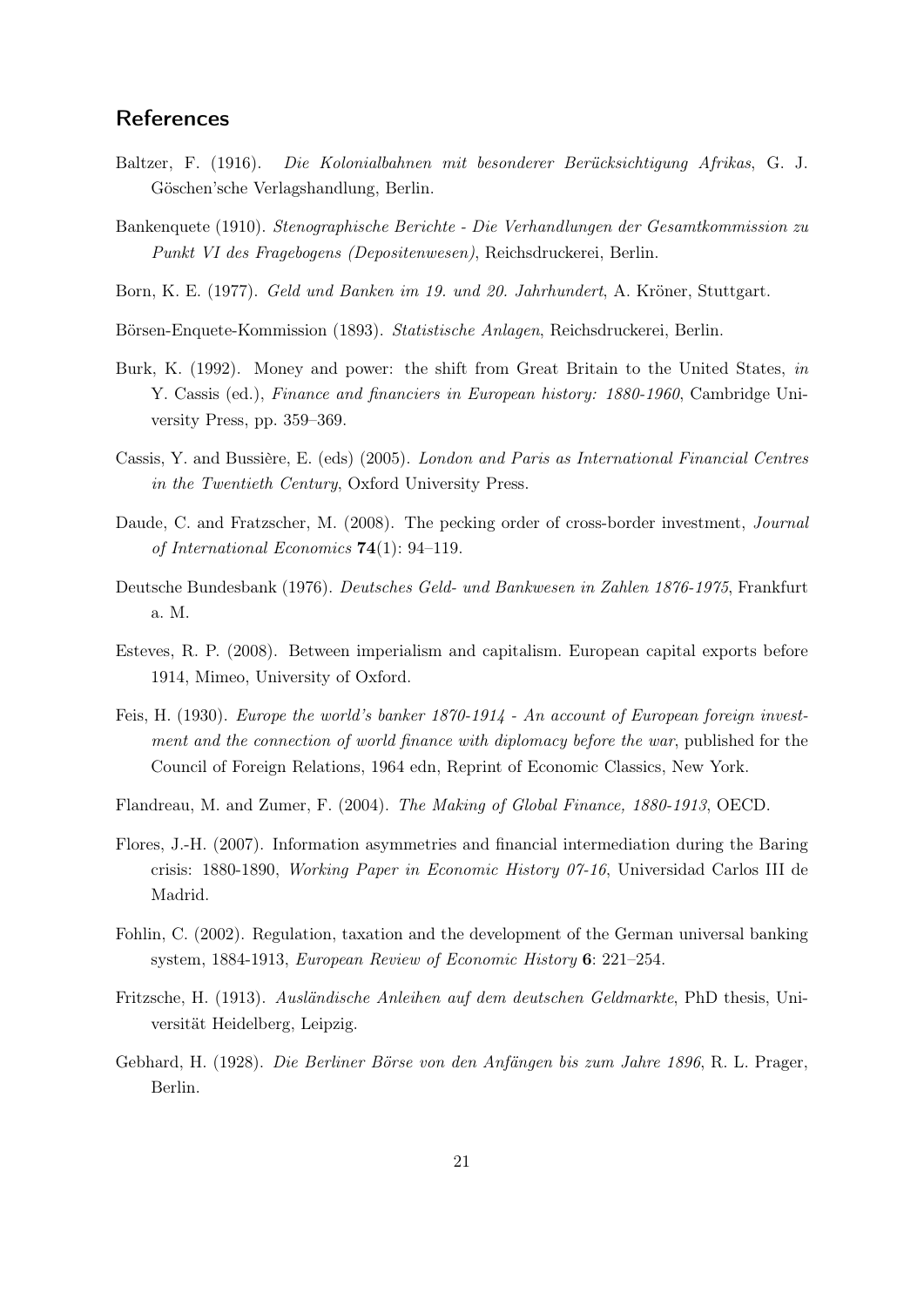- Gömmel, R. (1992). Entstehung und Entwicklung der Effektenbörsen im 19. Jahrhundert bis 1914, in H. Pohl (ed.), Deutsche Börsengeschichte, Fritz Knapp Verlag, Frankfurt a. M., pp. 133–207.
- Hoffmann, W. G. (1965). Das Wachstum der deutschen Wirtschaft seit der Mitte des 19.Jahrhunderts, Springer Verlag, Berlin.
- Jones, M. T. and Obstfeld, M. (2001). Saving, investment, and gold: A reassessment of historical current account data, in G. A. Calvo, R. Dornbusch and M. Obstfeld (eds), Money, Capital Mobility, and Trade: Essays in Honor of Robert Mundell, MIT Press, Cambridge, MA, pp. 303–363.
- Kindleberger, C. P. (1974). The formation of financial centers: a study in comparative economic history, Princeton Studies in International Finance No. 36.
- Kleiner, H. (1914). *Emissions-Statistik in Deutschland*, PhD thesis, Ludwig-Maximilians-Universität München.
- Lane, P. R. and Milesi-Ferretti, G. M. (2007). The external wealth of nations mark II: Revised and extended estimates of foreign assets and liabilities, 1970-2004, Journal of International Economics 73(2): 223–250.
- Lenz, F. (1922). Wesen und Struktur des deutschen Kapitalexports vor 1914, Weltwirtschaftliches Archiv 18(1): 42–54.
- Lotz, W. (1890). Die Technik des deutschen Emissionsgeschäfts Anleihen, Konversionen und Gründungen, Jahrbuch für Gesetzgebung, Verwaltung und Volkswirtschaft im Deutschen Reich 14: 57–124 (393–460).
- Marx, M. (1913). Die Emissionsstatistik in Deutschland und einigen ausländischen Staaten, Schmollers Jahrbuch für Gesetzgebung, Verwaltung, und Wirtschaft 37(4): 1703–1763.
- Meyer, A. (1902). Die deutschen Börsensteuern 1881-1900, ihre Geschichte und ihr Einfluss auf das Bankgeschäft, Union Deutsche Verlagsgesellschaft, Stuttgart.
- Otto, W. (1910). Anleiheübernahme-, Gründungs- und Beteiligungsgeschäfte der deutschen Grossbanken in Übersee, Borussia Druck- und Verlagsanstalt, Berlin.
- Pohl, M. (1977). Deutscher Kapitalexport im 19. Jahrhundert Emissionen, Banken, Anleger bis 1914, Erinnerungsgabe zum 25jährigen Bestehen der Börsen-Zeitung, Verlag Börsen-Zeitung.
- Portes, R. and Rey, H. (2005). The determinants of cross-border equity flows, *Journal of* International Economics 65: 269–296.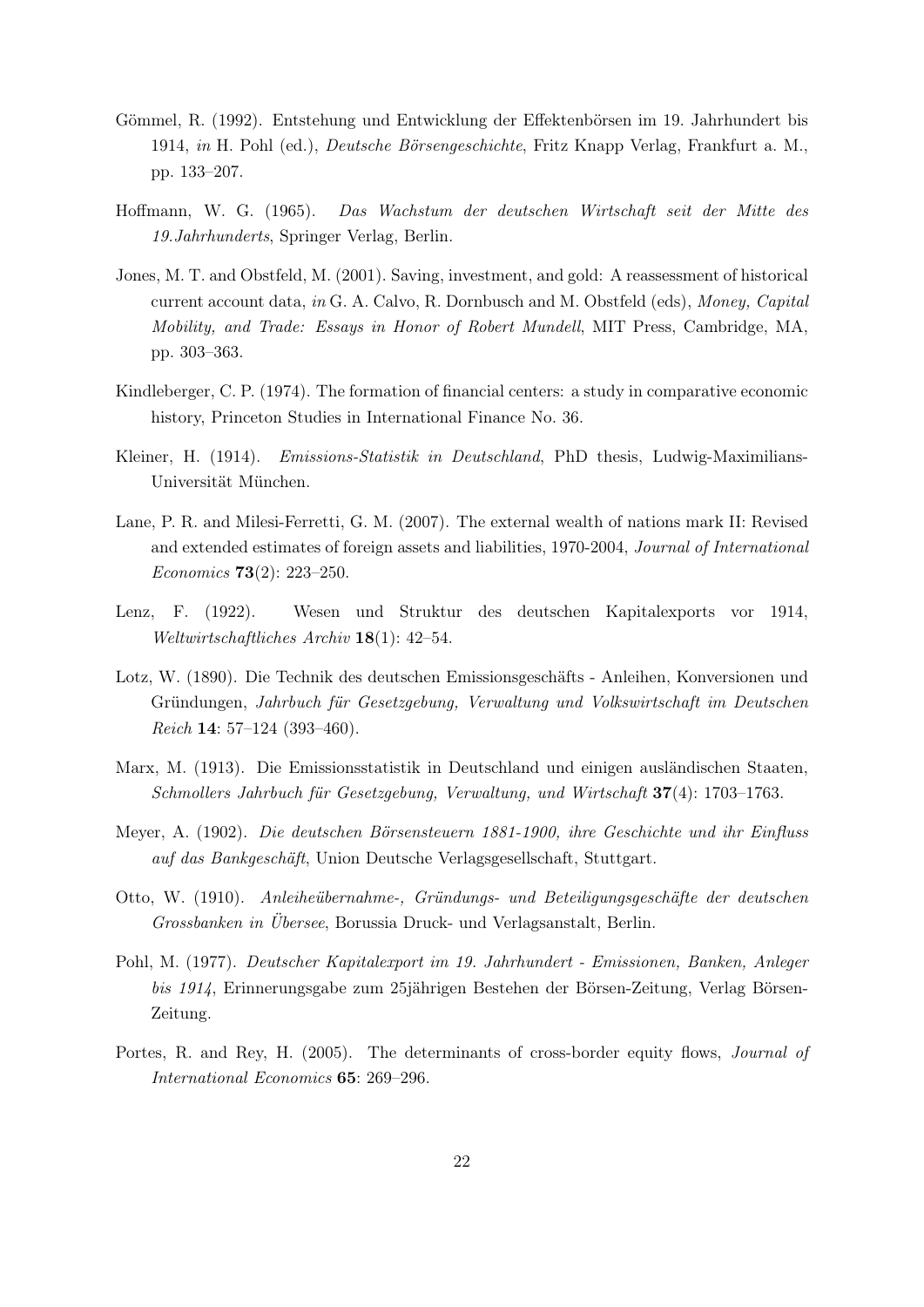- Portes, R., Rey, H. and Oh, Y. (2001). Information and capital flows: The determinants of transactions in financial assets, European Economic Review 45: 783–796.
- Riesser, D. (1912). Die deutschen Grossbanken und ihre Konzentration im Zusammenhang mit der Entwicklung der Gesamtwirtschaft in Deutschland, 4th edn, Verlag von Gustav Fischer, Jena.
- Saul, S. (2005). Banking alliances and international issues on the Paris capital market, 1890- 1914, in Y. Cassis and E. Bussière (eds), London and Paris as International Financial Centres in the Twentieth Century, Oxford University Press, pp. 119–150.
- Schaefer, K. C. (1993). Deutsche Portfolioinvestitionen im Ausland 1870-1914 Banken, Kapitalmärkte und Wertpapierhandel im Zeitalter des Imperialismus, LIT Verlag, Münster.
- Spangenthal, S. (1903). Die Geschichte der Berliner Börse, Spangenthal's Verlag, Berlin.
- Standard & Poor's (1999). CreditWeek, December 22.
- Steinmetz, W. (1913). Die deutschen Großbanken im Dienste des Kapitalexports, Druckerei der St. Paulus-Gesellschaft, Luxemburg.
- Stone, I. (1999). The global export of capital from Great Britain, 1865-1914 A statistical survey, Macmillan Press Ltd, London.
- Tilly, R. (1992). Der deutsche Kapitalmarkt und die Auslandsinvestitionen von 1870 bis 1913, IFO Studien 38: 199–225.
- Wetzel, C. (1996). Die Auswirkungen des Reichsbörsengesetzes von 1896 auf die Effektenbörsen im Deutschen Reich, insbesondere auf die Berliner Fondsbörse, LIT Verlag, Münster.
- Wormser, O. (1919). Die Frankfurter Börse, ihre Besonderheiten und ihre Bedeutung: Ein Beitrag zur Frage der Börsenkonzentration, Archiv für Sozialwissenschaft und Sozialpolitik, Verlag von J. C. B. Mohr (Paul Siebeck), Tübingen.
- Zickert, H. (1911). Die Kapitalsanlage in ausländischen Wertpapieren, Puttkammer & Mühlbrecht, Berlin.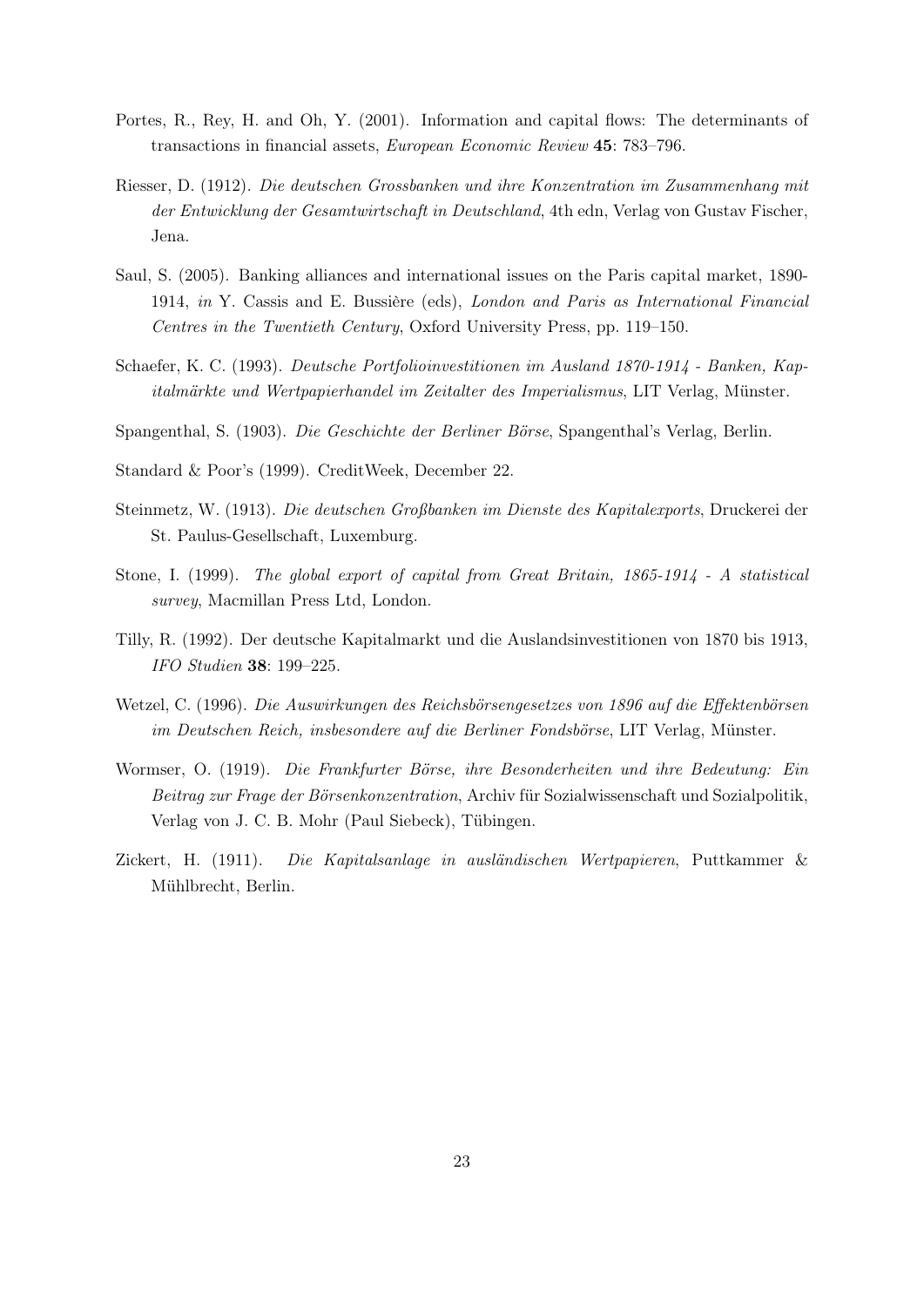# A Appendix: Figures and tables



<span id="page-23-0"></span>Figure 1: Foreign issuances floated in the main financial centers.

Note: Issuance data for France is only available starting in 1892. Sources: Stone (1999), Saul (2005), and Deutsche Oekonomist.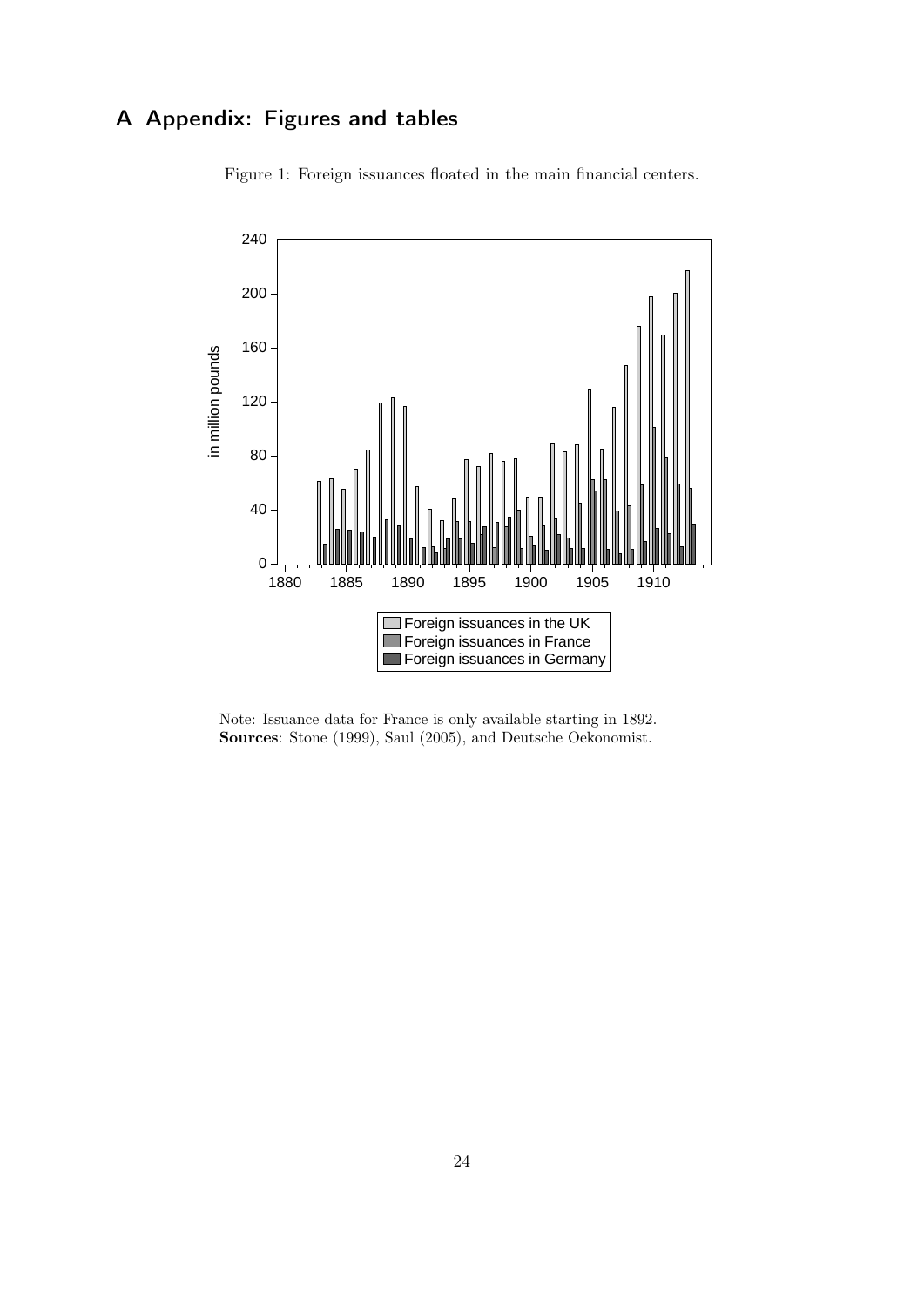|                        | <b>Berlin</b> |           |         | Frankfurt | Hamburg |         |  |  |  |
|------------------------|---------------|-----------|---------|-----------|---------|---------|--|--|--|
|                        | million       | share     | million | share     | million | share   |  |  |  |
|                        | pounds        |           | pounds  |           | pounds  |         |  |  |  |
| Africa                 | 7.64          | $95.6\%$  | 0.35    | $4.4\%$   | 0.00    | $0.0\%$ |  |  |  |
| Asia $\&$ Pacific      | 0.25          | $100.0\%$ | 0.00    | $0.0\%$   | 0.00    | $0.0\%$ |  |  |  |
| The Americas           | 34.62         | $90.82\%$ | 2.55    | $6.7\%$   | 0.98    | $2.6\%$ |  |  |  |
| North America          | 16.71         | 93.4\%    | 1.12    | $6.3\%$   | 0.06    | 0.3%    |  |  |  |
| Latin America          | 17.91         | 88.4\%    | 1.43    | $7.0\%$   | 0.92    | $4.6\%$ |  |  |  |
| Europe                 | 171.45        | $79.2\%$  | 28.93   | $13.4\%$  | 16.15   | $7.5\%$ |  |  |  |
| Austria-Hungary        | 26.20         | 80.9%     | 5.58    | 17.2%     | 0.60    | $1.9\%$ |  |  |  |
| North & Central Europe | 10.21         | $39.5\%$  | 3.25    | $12.6\%$  | 12.40   | 47.9%   |  |  |  |
| Russia                 | 47.35         | 96.2%     | 1.41    | $2.9\%$   | 0.44    | $0.9\%$ |  |  |  |
| South Europe           | 53.23         | 77.7%     | 12.55   | $18.3\%$  | 2.70    | $3.9\%$ |  |  |  |
| South-East Europe      | 34.47         | 84.9%     | 6.13    | $15.1\%$  | 0.00    | $0.0\%$ |  |  |  |
| $\rm Total$            | 213.96        | 81.4%     | 31.82   | 12.1%     | 17.13   | $6.5\%$ |  |  |  |

<span id="page-24-0"></span>Table 1: Regional specialization in lending by the German stock exchanges, 1882-1892.

Source: Börsen-Enquete-Kommission (1893) and authors' calculations.

These amounts were taxed at the respective stock exchanges and most likely were also issued there. The shares are relative to the overall amount of securities of a specific region taxed in Germany, i.e. either in Berlin, Frankfurt, or Hamburg. The regions are defined as follows. Africa: Egypt and South Africa; Asia & Pacific: China; North America: Canada and USA; Latin America: Argentina, Brazil, Chile, Dominican Republic, and Mexico; North & Central Europe: Denmark, Finland, Luxemburg, Netherlands, Norway, Sweden, Switzerland, United Kingdom; South Europe: Italy, Portugal, and Spain; South-East Europe: Greece, Rumania, Serbia, and Turkey. The choice of the regional groupings is based on purely geographical considerations.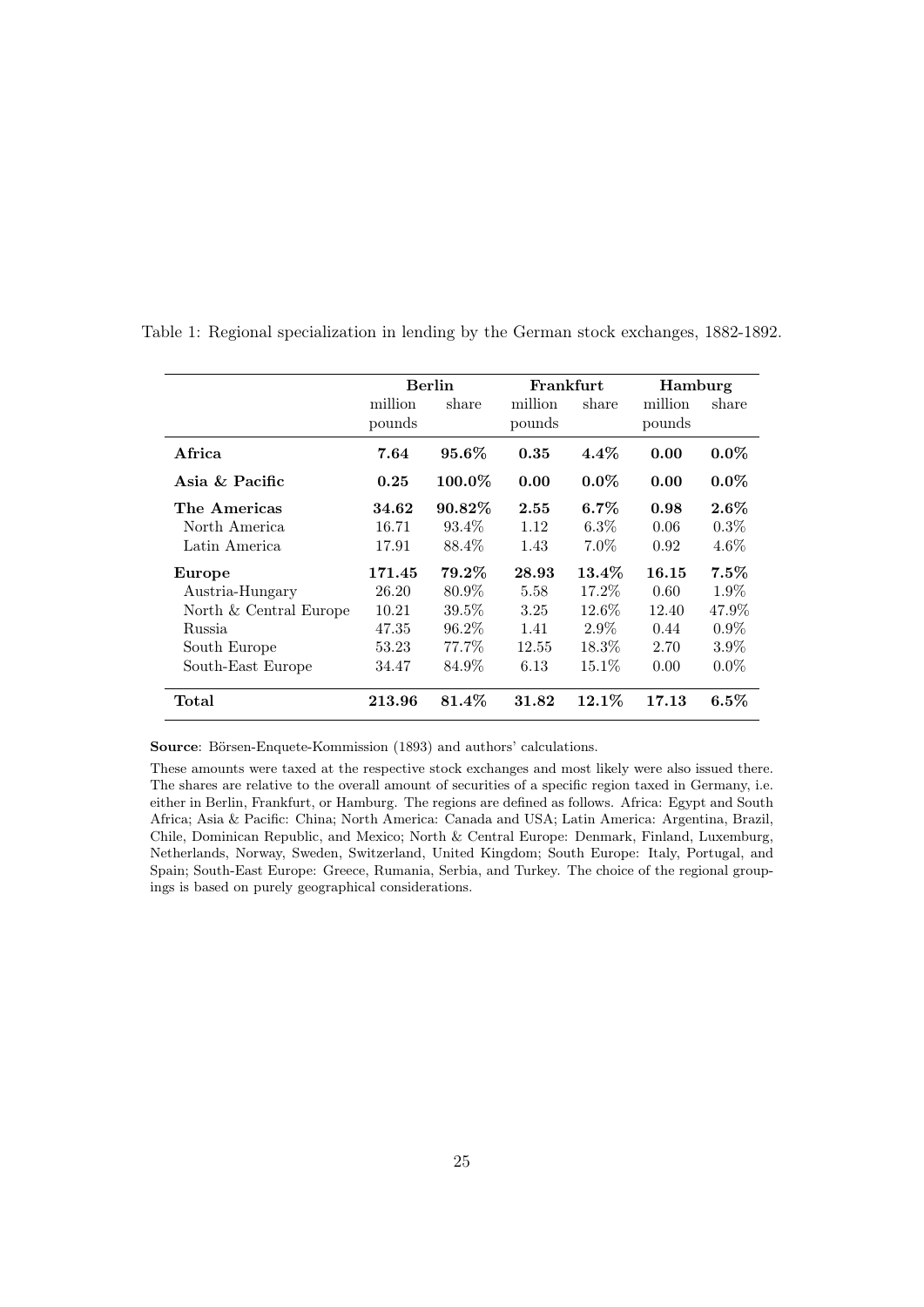

<span id="page-25-0"></span>Figure 2: Aggregate issuances floated in Germany.

<span id="page-25-1"></span>Figure 3: Domestic and foreign issuances floated in Germany.

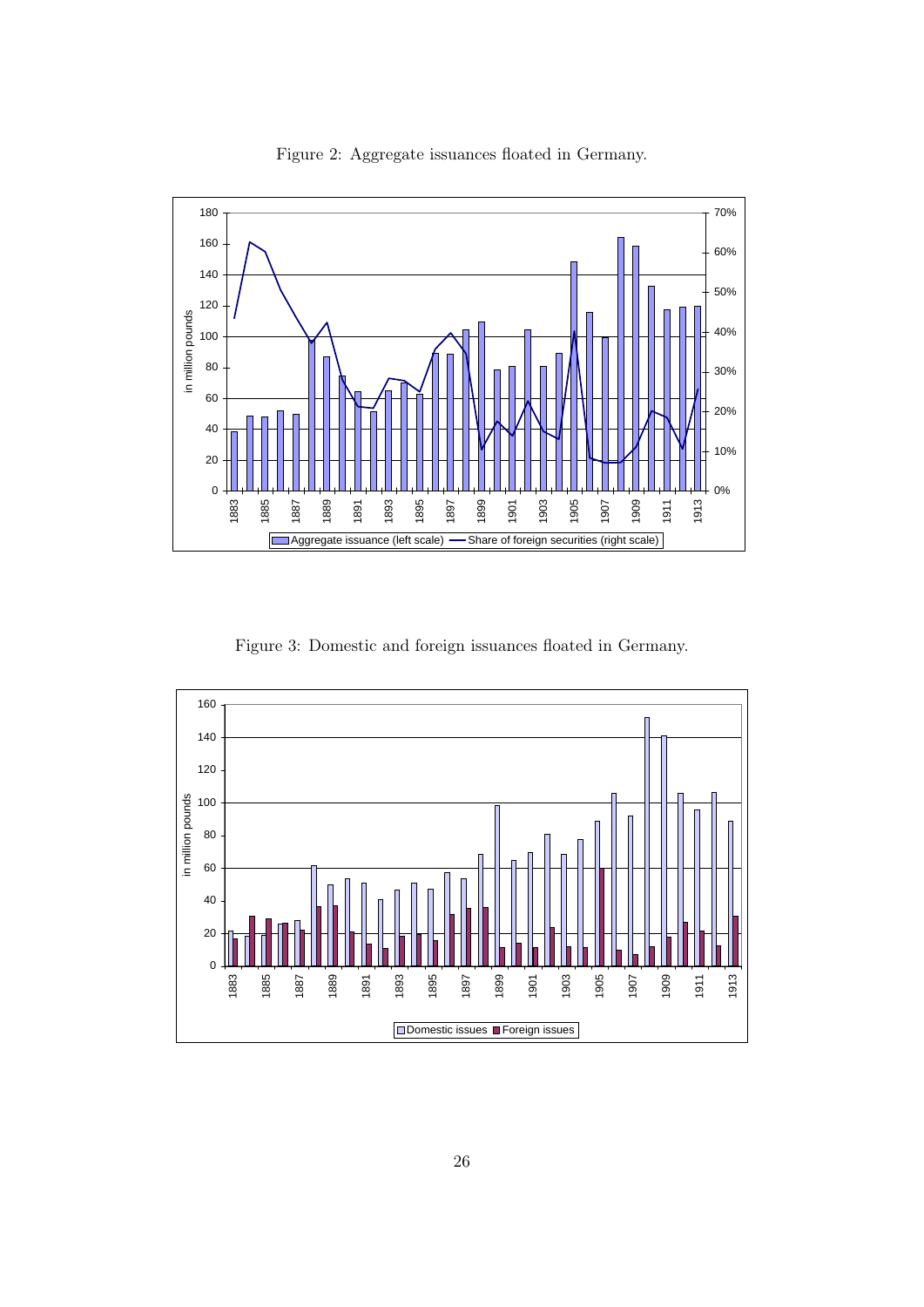

<span id="page-26-0"></span>Figure 4: Foreign issues floated in Germany by sector.

<span id="page-26-1"></span>Figure 5: Domestic issues floated in Germany by sector.

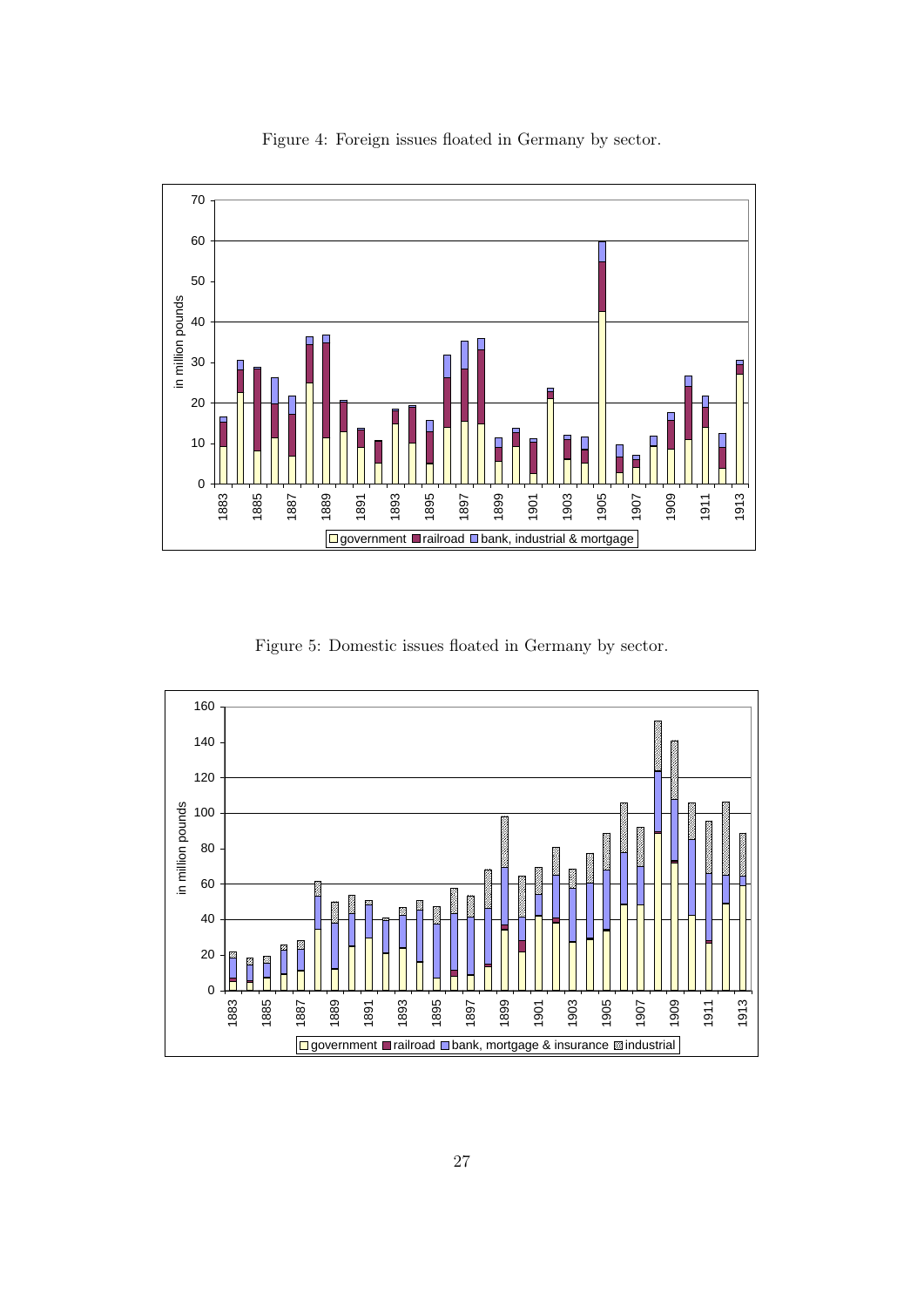<span id="page-27-0"></span>Figure 6: Foreign and domestic issuances: bonds and equity by sectors. Figure 6: Foreign and domestic issuances: bonds and equity by sectors.

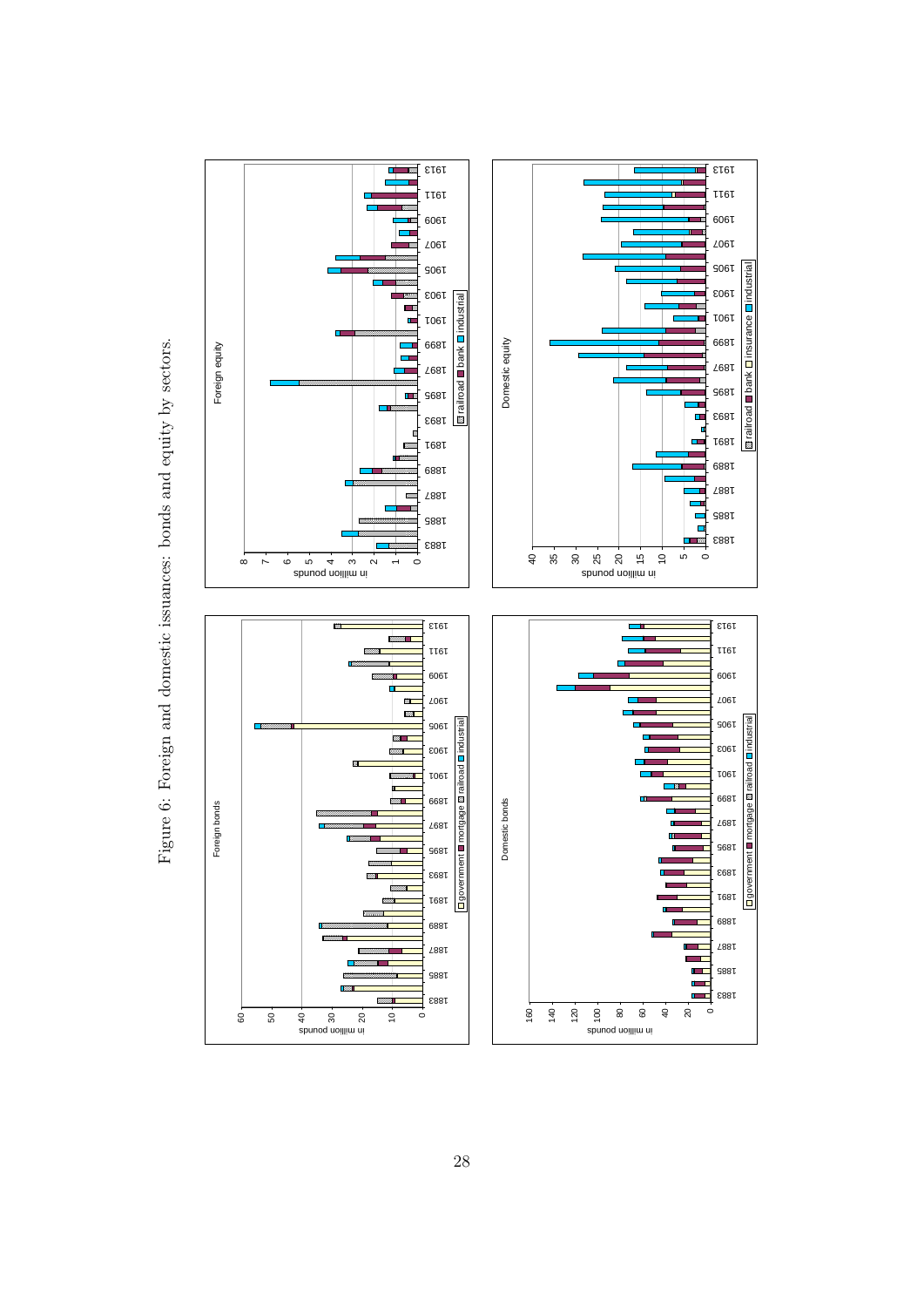| Region                 | govern-<br>ment | railroad | bank,<br>industry $\&$<br>mortgage | bond      | equity   | as share of<br>total<br>issuances |
|------------------------|-----------------|----------|------------------------------------|-----------|----------|-----------------------------------|
| Africa                 | $25.5\%$        | $72.4\%$ | $2.1\%$                            | 86.5%     | $13.5\%$ | $2.2\%$                           |
| Asia & Pacific         | $100.0\%$       | $0.0\%$  | $0.0\%$                            | $100.0\%$ | $0.0\%$  | $2.6\%$                           |
| The Americas           | $40.8\%$        | 57.0%    | $2.3\%$                            | $90.6\%$  | $9.4\%$  | $15.5\%$                          |
| North America          | $1.4\%$         | $95.9\%$ | 2.8%                               | 83.0\%    | 17.0%    | $8.5\%$                           |
| Latin America          | 89.1%           | $9.1\%$  | $1.7\%$                            | $100.0\%$ | $0.0\%$  | $7.0\%$                           |
| Europe                 | 49.6%           | 37.4%    | 13.0%                              | $91.6\%$  | $8.4\%$  | 79.7%                             |
| Austria-Hungary        | 49.7%           | $30.3\%$ | 20.0%                              | 91.2%     | 8.8%     | $21.3\%$                          |
| North & Central Europe | 46.7%           | 17.1\%   | 36.2%                              | 84.8%     | 15.2\%   | $9.5\%$                           |
| Russia                 | 49.4%           | 46.8%    | $3.8\%$                            | 94.4%     | $5.6\%$  | 21.8%                             |
| South Europe           | 33.1\%          | 57.2%    | $9.6\%$                            | 87.4%     | $12.6\%$ | 15.6%                             |
| South-East Europe      | 74.7%           | 22.9%    | $2.4\%$                            | 98.5%     | $1.5\%$  | 11.5%                             |

<span id="page-28-0"></span>Table 2: Pattern of foreign investment, 1883-1897.

Source: Deutsche Oekonomist and authors' calculations.

The regions are defined as follows. Africa: Algeria, Congo, Egypt, and South Africa; Asia & Pacific: China; North America: Canada and USA; Latin America: Argentina, Brazil, Chile, Cuba, Dominican Republic, and Mexico; South Europe: Italy and Portugal; South-East Europe: Bosnia & Herzegovina, Bulgaria, Greece, Rumania, Serbia, Turkey; North & Central Europe: Belgium, Denmark, Finland, Luxemburg, Netherlands, Norway, Sweden, Switzerland, and United Kingdom. The choice of the regional groupings is based on purely geographical considerations.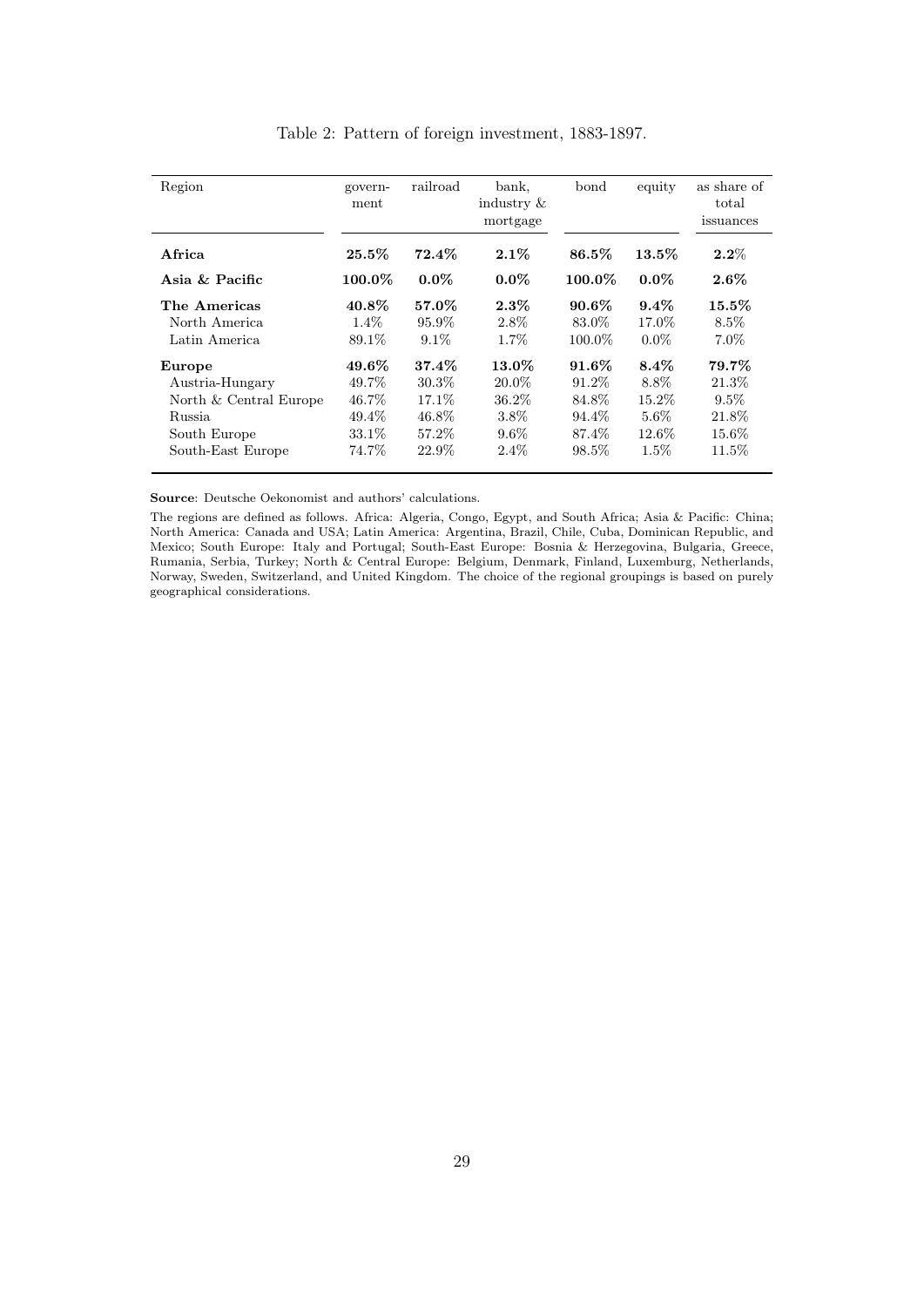

<span id="page-29-0"></span>Figure 7: Foreign securities by regions.



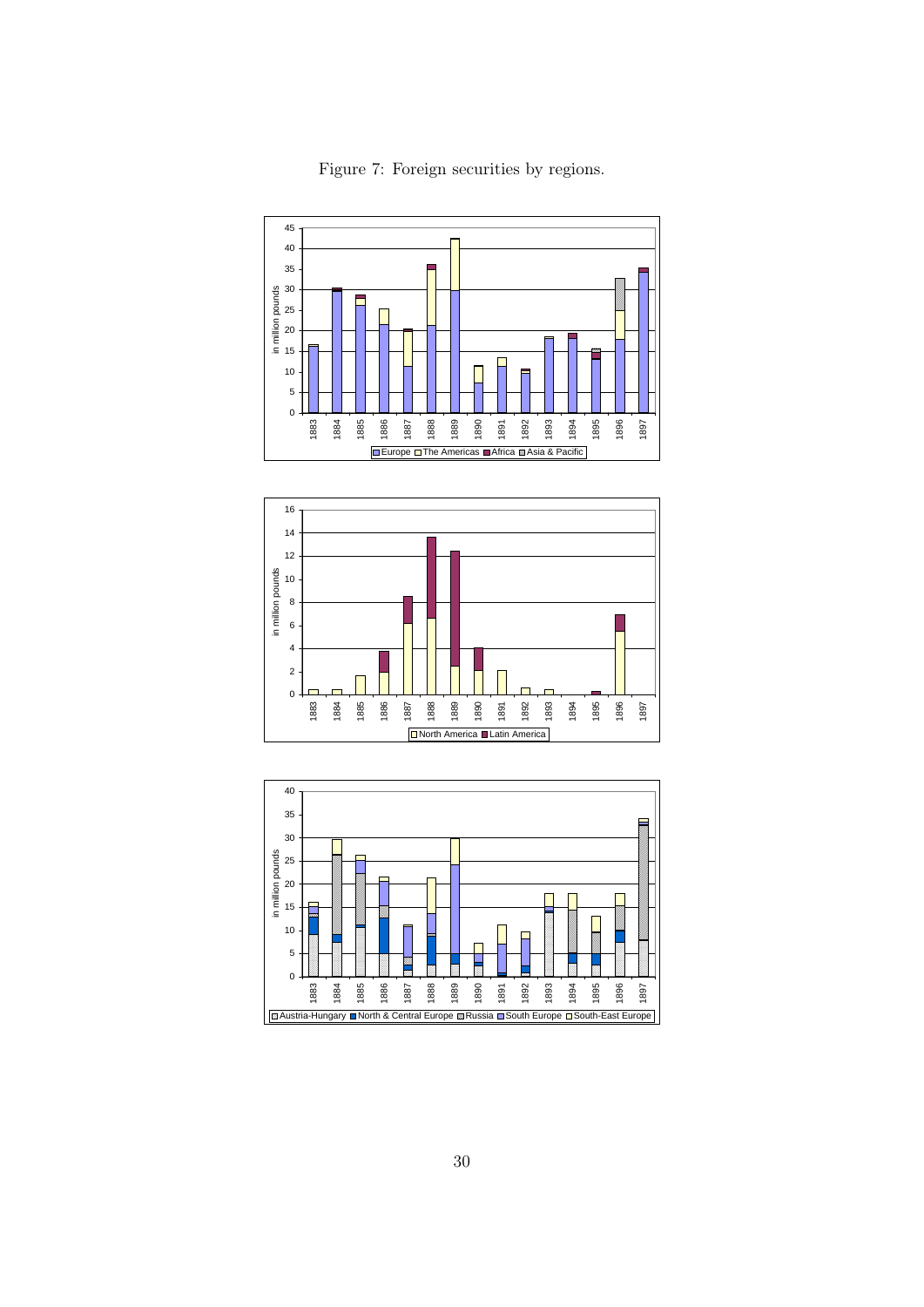

<span id="page-30-0"></span>Figure 8: International lending: country composition, 1883-1897.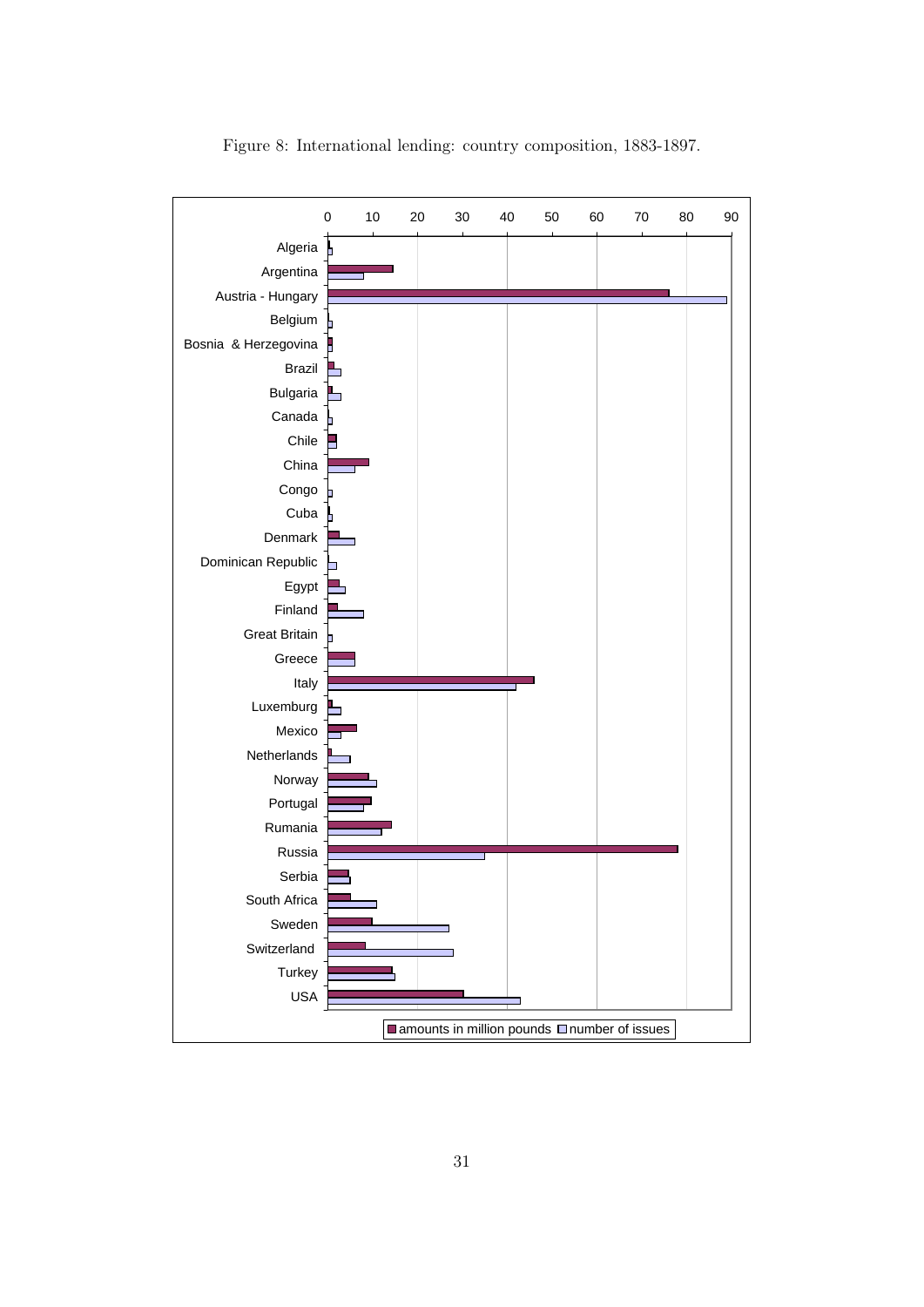Figure 9: Evolution of lending, 1883-1897. Figure 9: Evolution of lending, 1883-1897.

| 1897    |         |           |                   |         |                     |        |                 |        |       |       |       |      |         |                    |       |         |                      |        |              |           |        |                    |        |                 |         |        |        |                     |        |            |                      |  |
|---------|---------|-----------|-------------------|---------|---------------------|--------|-----------------|--------|-------|-------|-------|------|---------|--------------------|-------|---------|----------------------|--------|--------------|-----------|--------|--------------------|--------|-----------------|---------|--------|--------|---------------------|--------|------------|----------------------|--|
|         |         |           |                   |         |                     |        |                 |        |       |       |       |      |         |                    |       |         |                      |        |              |           |        |                    |        |                 |         |        |        |                     |        |            |                      |  |
| 1896    |         |           |                   |         |                     |        |                 |        |       |       |       |      |         |                    |       |         |                      |        |              |           |        |                    |        |                 |         |        |        |                     |        |            |                      |  |
| 1895    |         |           |                   |         |                     |        |                 |        |       |       |       |      |         |                    |       |         |                      |        |              |           |        |                    |        |                 |         |        |        |                     |        |            |                      |  |
| 1894    |         |           |                   |         |                     |        |                 |        |       |       |       |      |         |                    |       |         |                      |        |              |           |        |                    |        |                 |         |        |        |                     |        |            |                      |  |
| 1893    |         |           |                   |         |                     |        |                 |        |       |       |       |      |         |                    |       |         |                      |        |              |           |        |                    |        |                 |         |        |        |                     |        |            |                      |  |
| 1892    |         |           |                   |         |                     |        |                 |        |       |       |       |      |         |                    |       |         |                      |        |              |           |        |                    |        |                 |         |        |        |                     |        |            |                      |  |
| 1891    |         |           |                   |         |                     |        |                 |        |       |       |       |      |         |                    |       |         |                      |        |              |           |        |                    |        |                 |         |        |        |                     |        |            |                      |  |
| 1890    |         |           |                   |         |                     |        |                 |        |       |       |       |      |         |                    |       |         |                      |        |              |           |        |                    |        |                 |         |        |        |                     |        |            |                      |  |
| 1889    |         |           |                   |         |                     |        |                 |        |       |       |       |      |         |                    |       |         |                      |        |              |           |        |                    |        |                 |         |        |        |                     |        |            |                      |  |
| 1888    |         |           |                   |         |                     |        |                 |        |       |       |       |      |         |                    |       |         |                      |        |              |           |        |                    |        |                 |         |        |        |                     |        |            |                      |  |
| 1887    |         |           |                   |         |                     |        |                 |        |       |       |       |      |         |                    |       |         |                      |        |              |           |        |                    |        |                 |         |        |        |                     |        |            |                      |  |
| 1886    |         |           |                   |         |                     |        |                 |        |       |       |       |      |         |                    |       |         |                      |        |              |           |        |                    |        |                 |         |        |        |                     |        |            |                      |  |
| 1885    |         |           |                   |         |                     |        |                 |        |       |       |       |      |         |                    |       |         |                      |        |              |           |        |                    |        |                 |         |        |        |                     |        |            |                      |  |
| 1884    |         |           |                   |         |                     |        |                 |        |       |       |       |      |         |                    |       |         |                      |        |              |           |        |                    |        |                 |         |        |        |                     |        |            |                      |  |
| 1883    |         |           |                   |         |                     |        |                 |        |       |       |       |      |         |                    |       |         |                      |        |              |           |        |                    |        |                 |         |        |        |                     |        |            |                      |  |
| Country | Algeria | Argentina | Austria - Hungary | Belgium | euno6əzıəH ɣ elusog | Brazil | <b>Bulgaria</b> | Canada | Chile | China | Congo | Cuba | Denmark | Dominican Republic | Egypt | Finland | <b>Great Britain</b> | Greece | <u>Italy</u> | Luxemburg | Mexico | <b>Netherlands</b> | Norway | <u>Portugal</u> | Rumania | eissny | Serbia | <b>South Africa</b> | Sweden | pueµəzılmS | <b>Turkey</b><br>USA |  |

<span id="page-31-0"></span>Note: If the cell is filled out, the country successfully floated issues in Germany that year; if instead it is blank, the country did not float issues in Germany that year. Note: If the cell is filled out, the country successfully floated issues in Germany that year; if instead it is blank, the country did not float issues in Germany that year.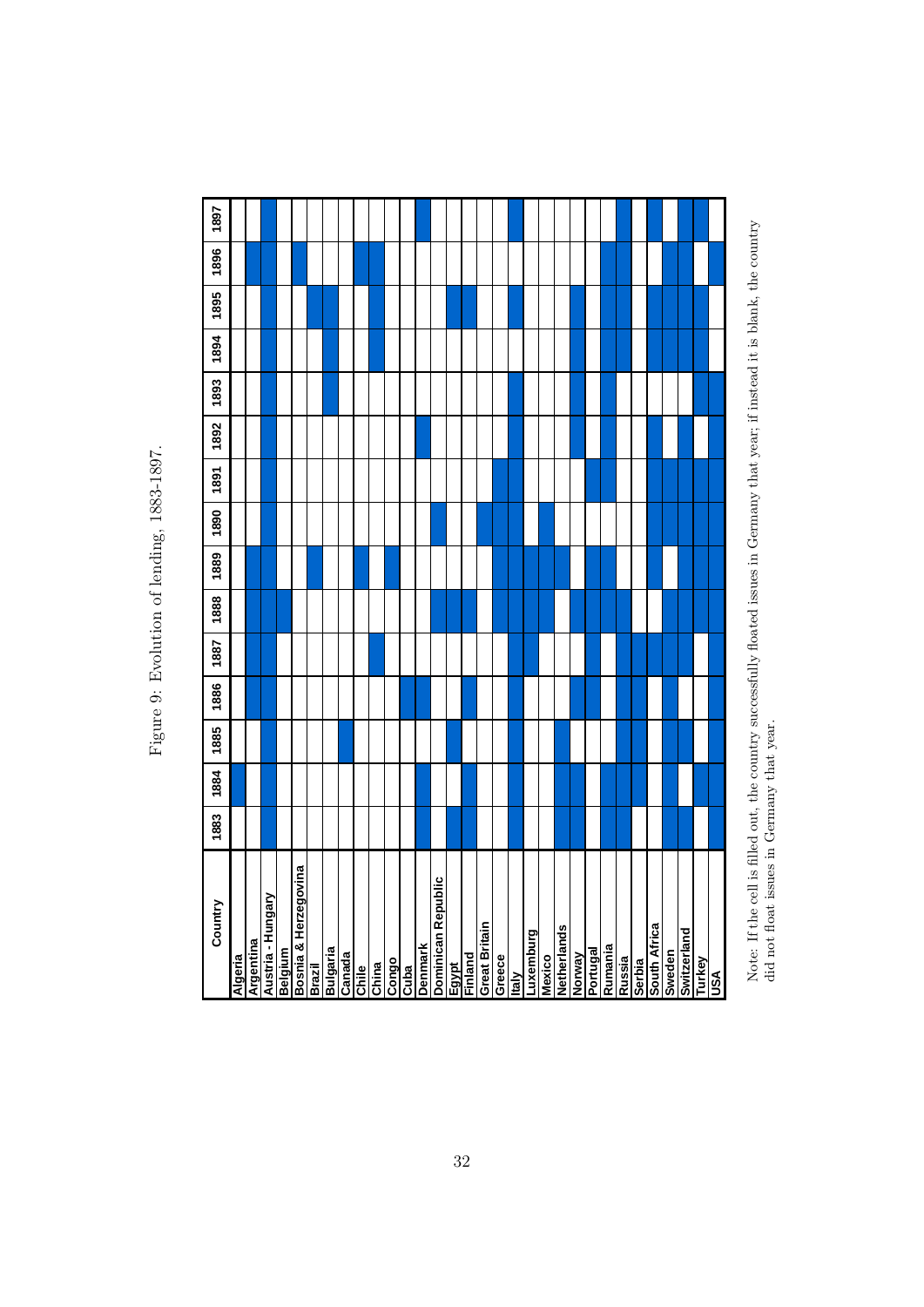<span id="page-32-0"></span>Figure 10: Size of issues (in million British pounds).



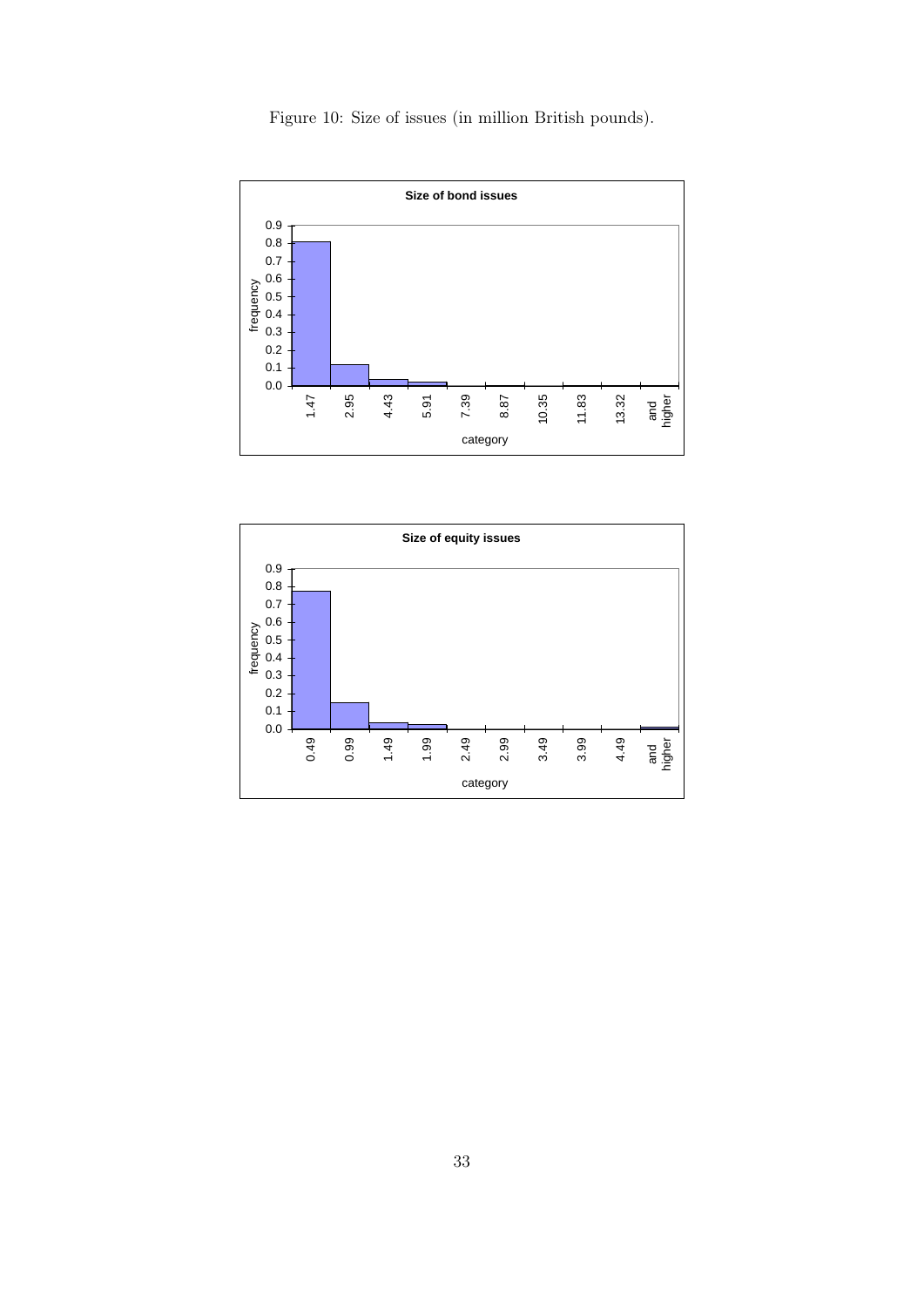<span id="page-33-1"></span>Table 3: Data sources.

| Variable                         | Source                                                 |
|----------------------------------|--------------------------------------------------------|
| Foreign issuances in Germany     | Deutsche Oekonomist, various issues                    |
| GDP                              | Spliced series, Jones and Obstfeld (2001)              |
| World exports                    | Global Financial Data and authors' calculations        |
| Long-term nominal interest rates | Yield on government gold bonds, Flandreau and          |
|                                  | $Z$ umer $(2004)$                                      |
| Private discount rates           | Deutsche Bundesbank (1976)                             |
| Inflation rates                  | General prices, Flandreau and Zumer (2004), and        |
|                                  | authors' calculations                                  |
| Foreign issuances in the UK      | Stone (1999)                                           |
| Default risk                     | Standard & Poor's $(1999)$ , and authors' calculations |

<span id="page-33-0"></span>Figure 11: Principal components of the risk indicators.

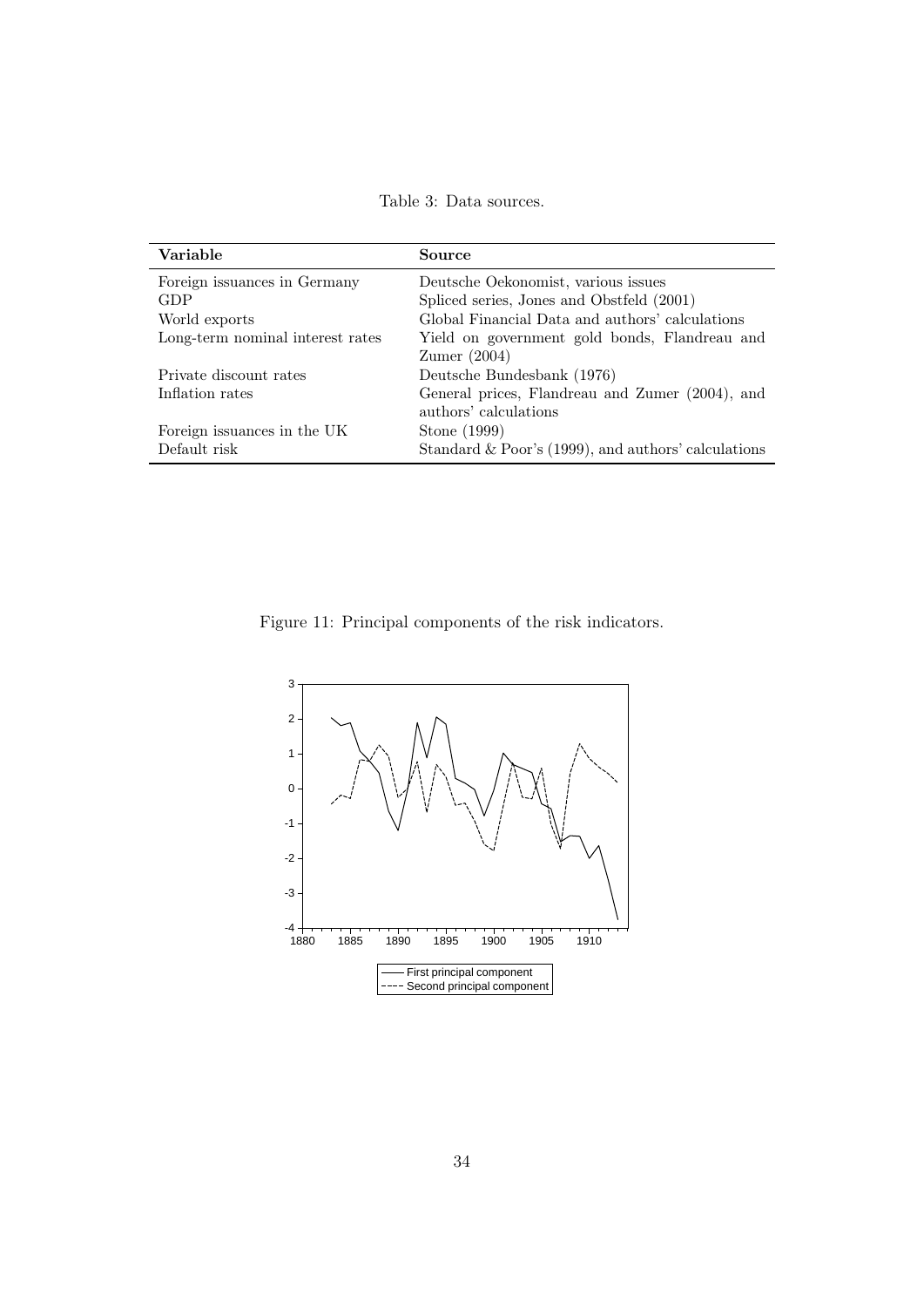Figure 12: Interest rate differentials and private discount rate.

<span id="page-34-0"></span>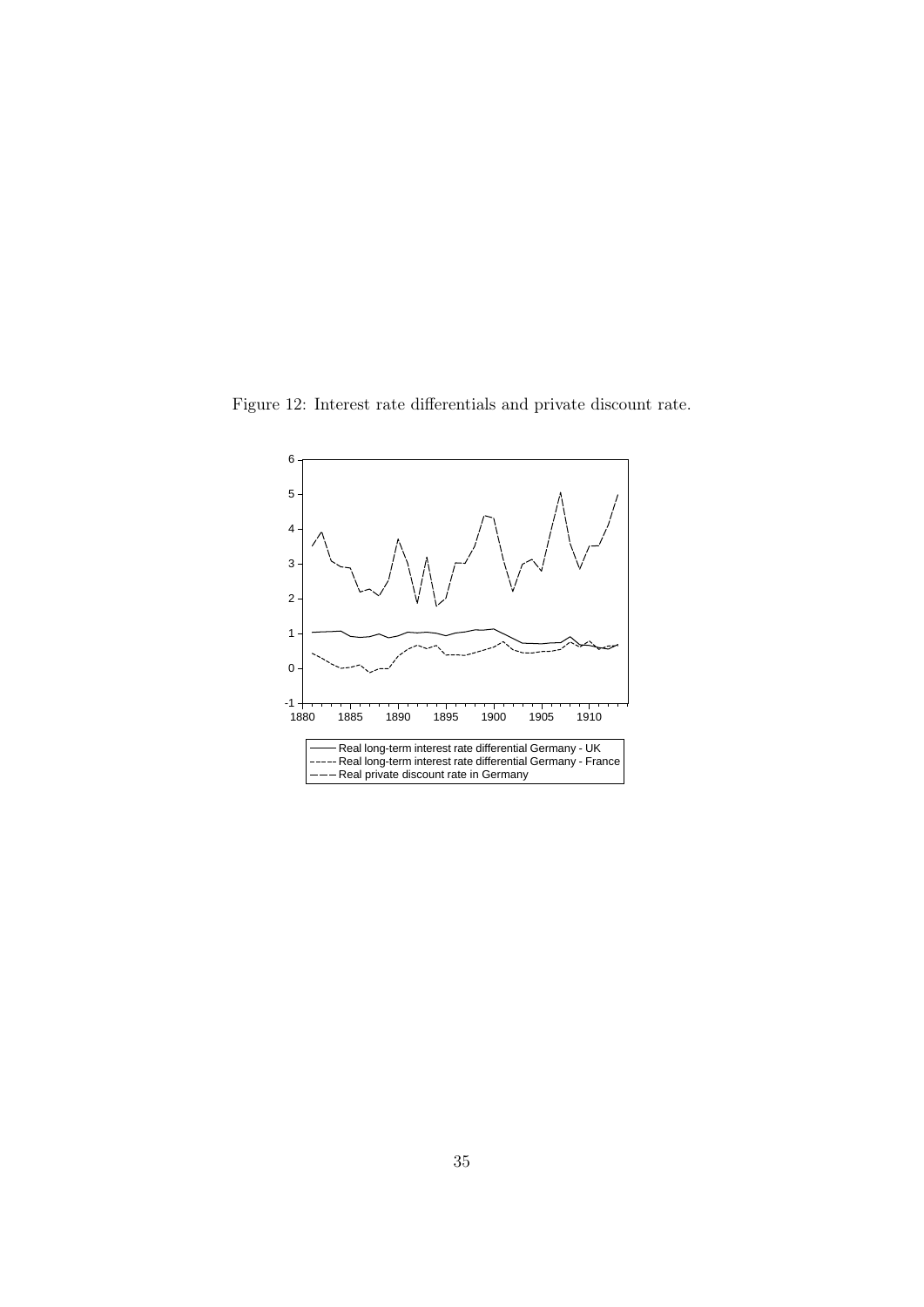Figure 13: Economic activity in Germany and the UK.

<span id="page-35-0"></span>

### (a) GDP growth rates

(b) HP filtered deviations of GDP from trend

<span id="page-35-1"></span>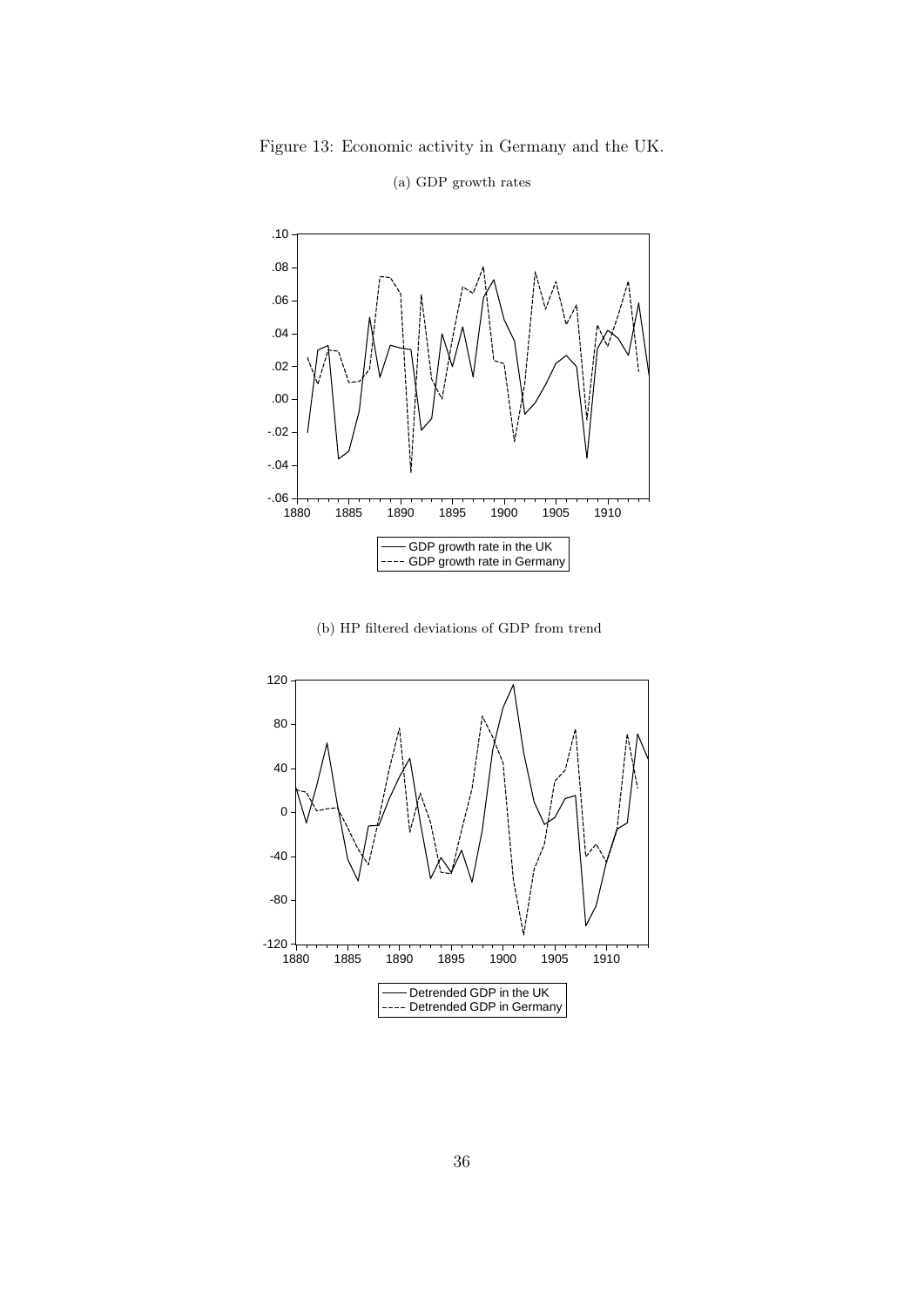| Dependent variable: log of<br>foreign issuances in Germany | (1)          | (2)           | (3)          |
|------------------------------------------------------------|--------------|---------------|--------------|
| Constant                                                   | $3.5728***$  | 3.7778 ***    | $3.7135***$  |
|                                                            | (0.6508)     | (0.6106)      | (0.5997)     |
| Growth rate GDP in the UK                                  | 0.4053       |               |              |
|                                                            | (2.9896)     |               |              |
| Growth rate GDP in Germany                                 | 2.1372       |               | 3.3366       |
|                                                            | (2.8659)     |               | (3.3896)     |
| Growth rate of world exports                               |              |               | $-1.7847$    |
|                                                            |              |               | (2.1284)     |
| Real long term interest rate                               | 1.0480       | 0.9716        | 0.9224       |
| differential between Germany<br>and the UK                 | (0.6375)     | (0.6173)      | (0.6105)     |
| Real long term interest rate                               | $-0.8092**$  | $-0.9008$ *** | $-0.8199**$  |
| differential between Germany<br>and France                 | (0.3797)     | (0.2876)      | (0.3888)     |
| Real private discount rate in                              | $-0.4065***$ | $-0.4097***$  | $-0.4055**$  |
| Germany                                                    | (0.1361)     | (0.1240)      | (0.1491)     |
| First principal component of                               | $-0.2845***$ | $-0.2991***$  | $-0.3031***$ |
| risk indicators                                            | (0.0879)     | (0.0829)      | (0.1055)     |
| R-squared                                                  | 0.447        | 0.431         | 0.456        |
| Adjusted R-squared                                         | 0.309        | 0.343         | 0.315        |
| Observations                                               | 31           | 31            | 31           |
| F-statistic                                                | 3.2388       | 4.9210        | 3.2197       |
| $(p-value)$                                                | (0.0178)     | (0.0043)      | (0.0191)     |
| Durbin-Watson statistic                                    | 1.915        | 1.856         | 1.793        |

<span id="page-36-0"></span>

|  | Table 4: OLS regressions. |
|--|---------------------------|
|  |                           |

Note: White robust standard errors reported in parentheses; \* significant at 10%; \*\* significant at 5%; \*\*\* significant at 1%.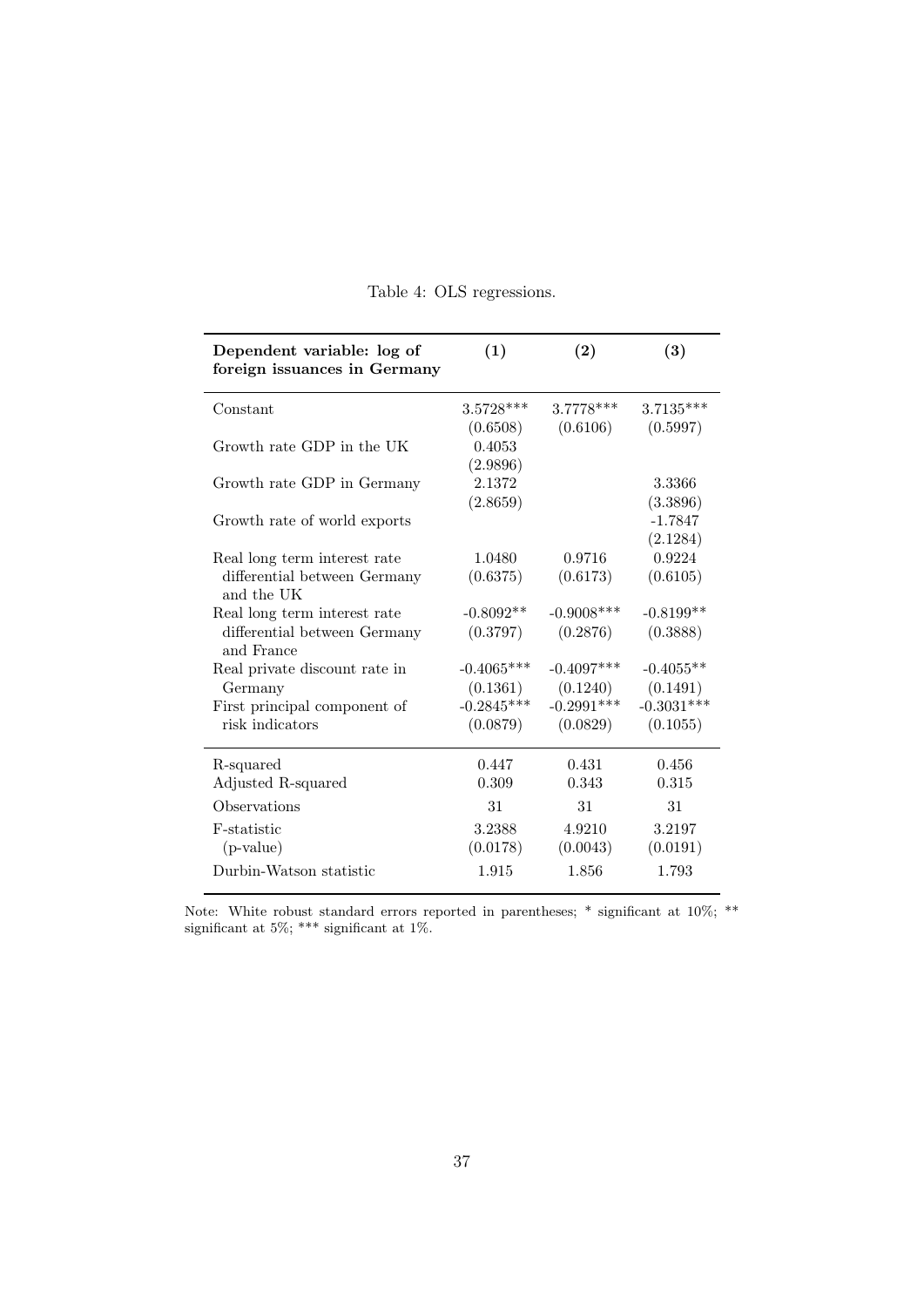<span id="page-37-0"></span>Figure 14: Actual, fitted, and residual series, OLS (1).

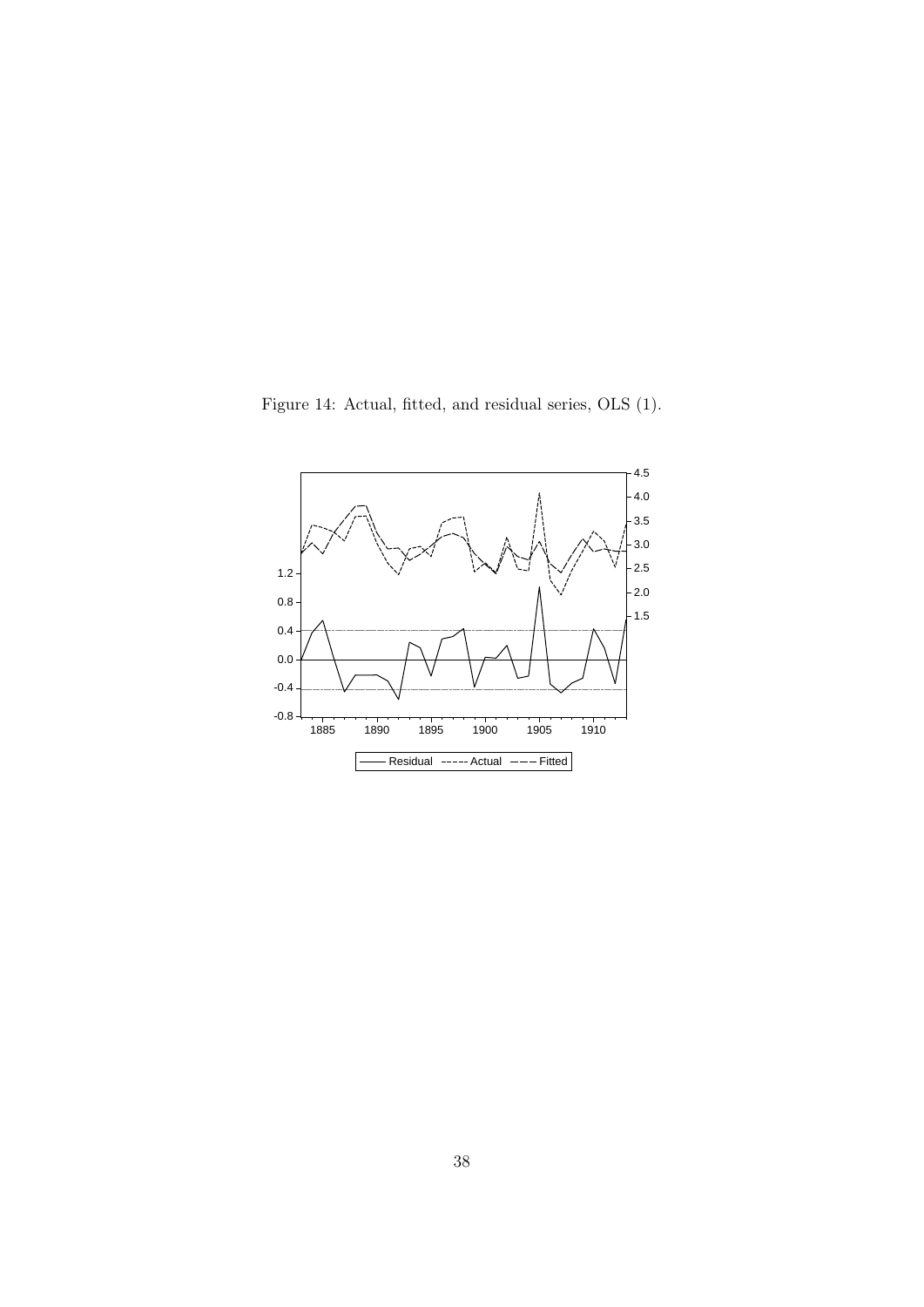| Dependent variable:<br>foreign issuances in Germany | (1)         | (2)                   | (3)         |
|-----------------------------------------------------|-------------|-----------------------|-------------|
| Constant                                            | $31.709**$  | $40.334**$            | 33.881***   |
|                                                     | (13.686)    | $(15.650)$ $(12.494)$ |             |
| Growth rate GDP in the UK                           | $-0.705$    |                       |             |
|                                                     | (51.431)    |                       |             |
| Growth rate GDP in Germany                          | 83.846      |                       | 100.691     |
|                                                     | (57.158)    |                       | (65.022)    |
| Growth rate of world exports                        |             |                       | $-26.441$   |
|                                                     |             |                       | (38.0157)   |
| Real long term interest rate                        | 20.138      | 16.109                | 17.612      |
| differential between Germany<br>and the UK          | (12.900)    | (13.778)              | (11.881)    |
| Real long term interest rate                        | $-15.219**$ | $-18.809***$          | $-15.683**$ |
| differential between Germany<br>and France          | (7.068)     | (5.361)               | (7.218)     |
| Real private discount rate in                       | $-7.696***$ | $-7.821***$           | $-7.489***$ |
| Germany                                             |             | $(2.296)$ $(2.145)$   | (2.499)     |
| First principal component of                        | $-5.618***$ | $-5.987***$           | $-5.671***$ |
| risk indicators                                     | (1.534)     | (1.429)               | (1.815)     |
| Log likelihood                                      | -111.7529   | $-112.8588$           | $-108.5033$ |
| Observations                                        | 31          | 31                    | 31          |
| Likelihood ratio                                    | 14.5596     | 12.3477               | 14.1429     |
| $(p-value)$                                         | (0.024)     | (0.015)               | (0.028)     |

<span id="page-38-0"></span>Table 5: Robustness check: Tobit regressions.

Note: Huber/White robust standard errors reported in parentheses; \* significant at  $10\%$ ; \*\* significant at 5%; \*\*\* significant at 1%.